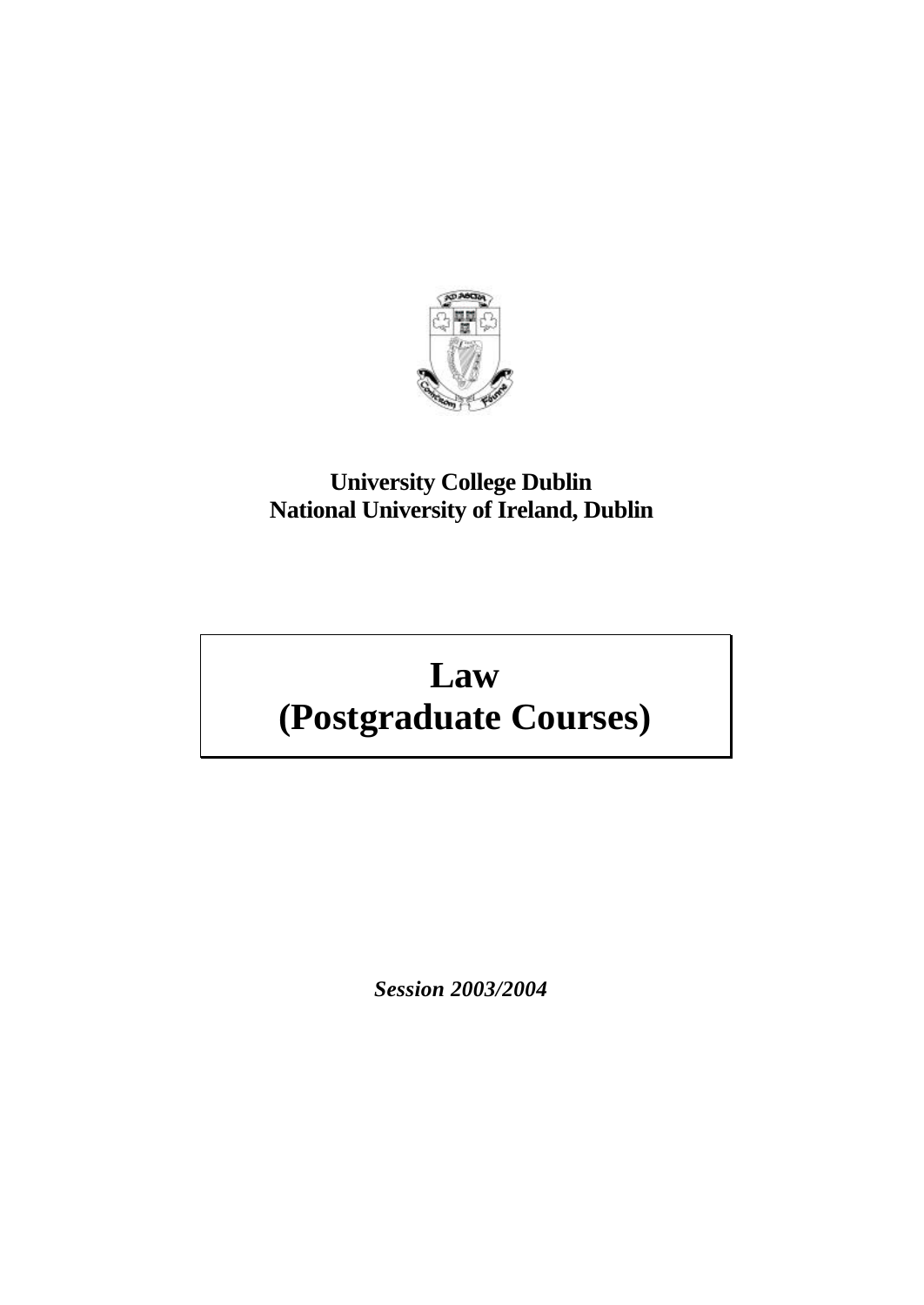# *UCD Law Faculty*

The Faculty of Law was established in 1908 when University College Dublin became a constituent college (now a constituent university) of the National University of Ireland. It has 30 full-time teaching staff and a number of part-time lecturers and tutors. The student body consists of some 800 undergraduates and over 100 postgraduates.

The UCD Law Faculty – the largest in the State – has a flourishing postgraduate programme which attracts students from Ireland, other EU member states, and from further afield. The postgraduate degree programme embraces:

(a) research-based degrees, i.e. the LLM, PhD and LLD

(b) taught courses, i.e. the LLM in Commercial Law and the LLM in European Law

# *Roebuck Castle*

Though it has several later accretions, the core of Roebuck Castle situated in the grounds of University College Dublin, Belfield, dates back to the fifteenth century. Until 1856 it belonged to the successive Lords Trimleston, whose surname, "Barnewall", is famous in early Irish legal history. In 1423 Christopher Barnewall is recorded as 'the King's Serjeant at Law in Ireland'. His great-grandson, John, (son of the first Lord Trimleston) appears as 'King's Attorney' in 1504, thus beginning an official career which led to a judgeship and, finally, the office of chancellor in 1534. In that same year John's nephew Patrick became king's sergeant; he was to play an important role in the political sphere and contrived to enhance his family's fortunes during the dissolution of the Irish monasteries. He became Master of the Rolls in 1550.

In 1856 the Castle was sold to the Westby family, which has left its traces in the nineteenth a nd twentieth century Irish law reports.

It was purchased by a religious order in 1943. University College Dublin acquired the property in 1986 and in 1990 Roebuck Castle became the permanent home of the Faculty of Law.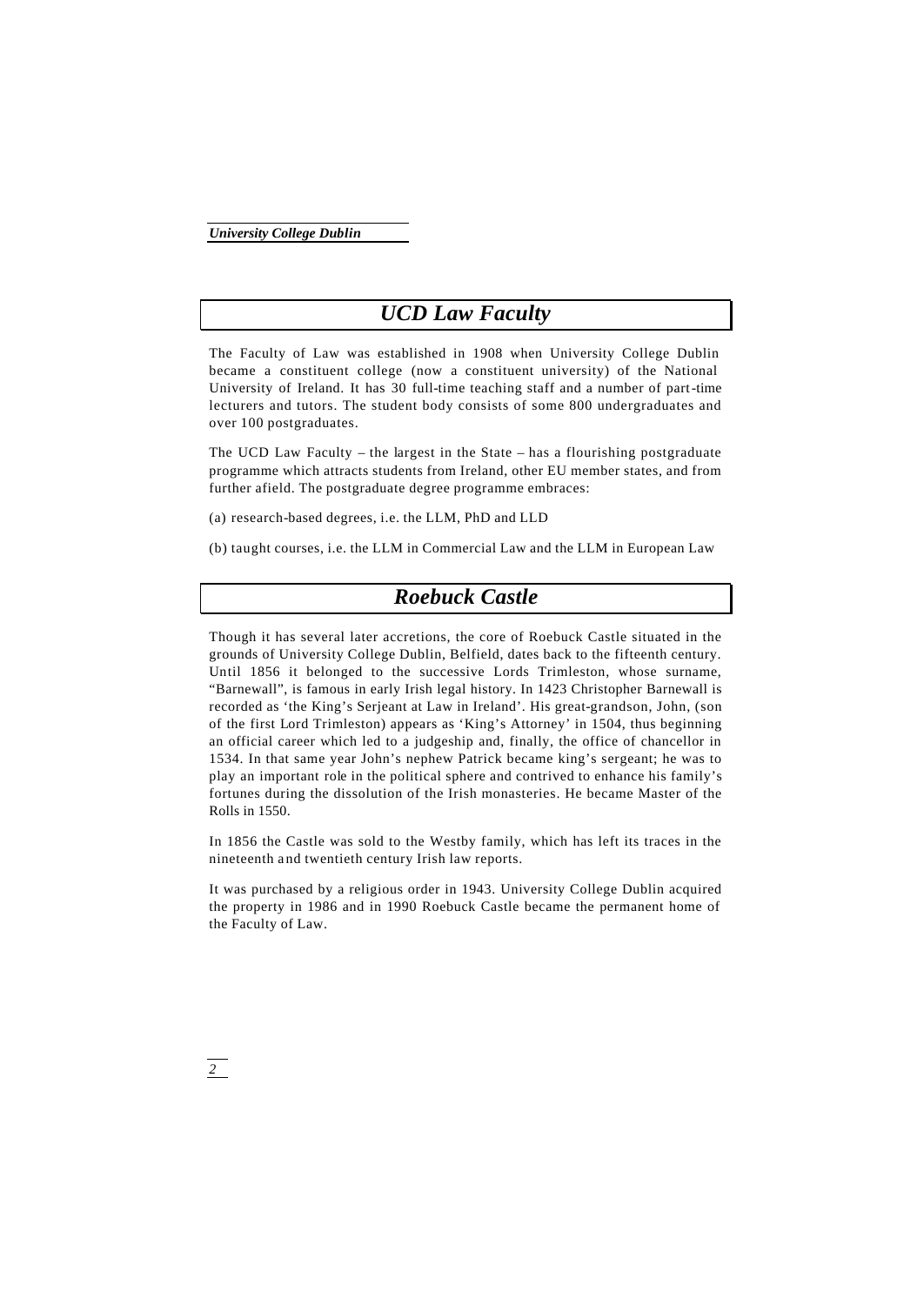# *Law*

# **Contents**

| A brief description of the Master of Laws in Commercial Law subjects  10     |  |
|------------------------------------------------------------------------------|--|
|                                                                              |  |
| A brief description of the Master of Laws in LLM in European Law Subjects 19 |  |
|                                                                              |  |
|                                                                              |  |
|                                                                              |  |
|                                                                              |  |
|                                                                              |  |
|                                                                              |  |
|                                                                              |  |
| Diploma in European Convention on Human Rights Law (Dip. Eur. Con. On        |  |
|                                                                              |  |
|                                                                              |  |
| Degree of Master of Equality Studies and Higher Diploma in Equality Studies  |  |
|                                                                              |  |
| Degree of Master of Economic Science in European Economic and Public         |  |
|                                                                              |  |
|                                                                              |  |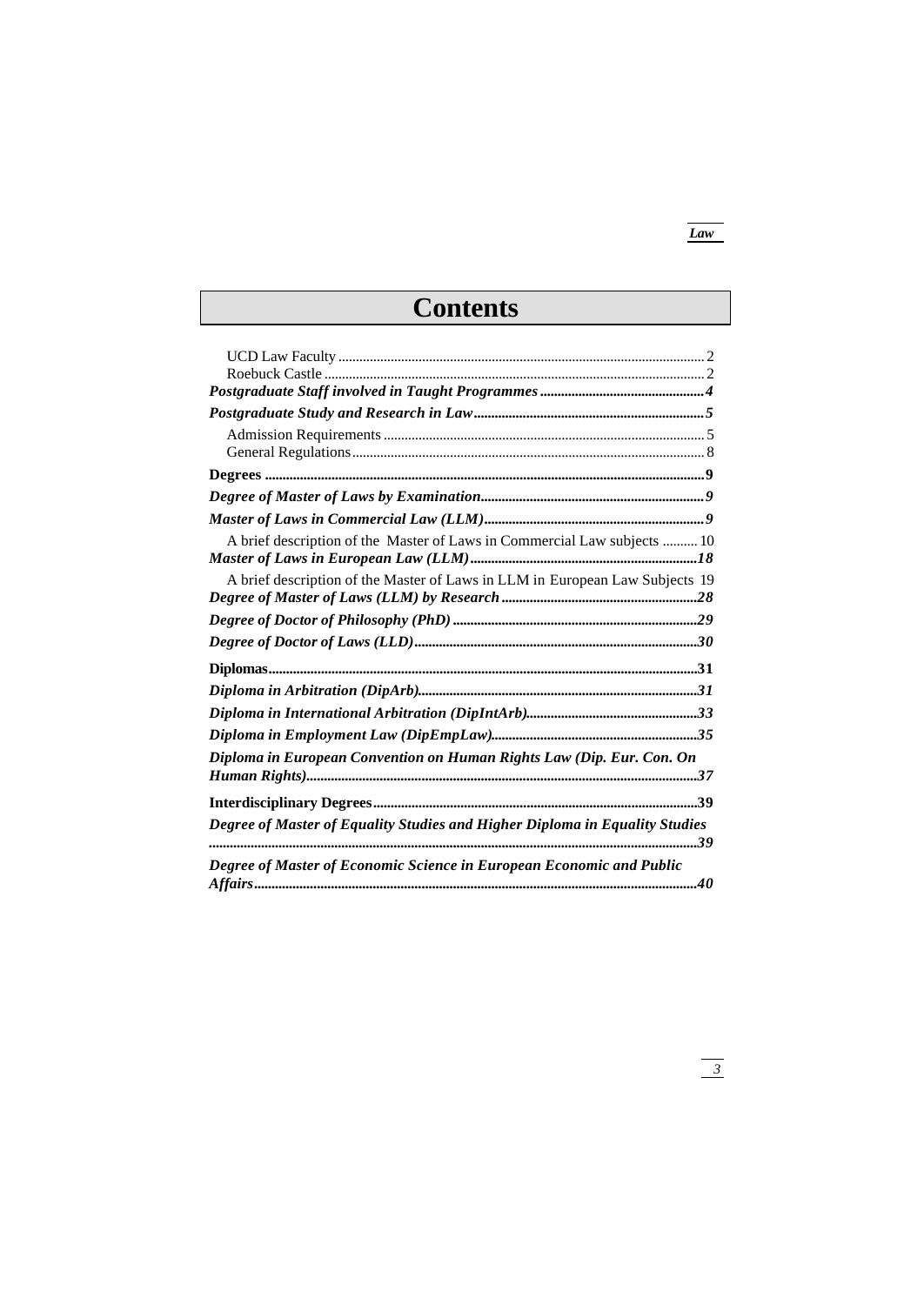# *Postgraduate Staff involved in Taught Programmes*

- Gavin Barrett, LLB, PhD, (Dub), BL, M.C.I.Arb, *Course Director of the LLM European Law*
- Dermot Cahill, BCL, LLM (NUI), DipAELS (Bruges), Solr. *Course Director of the LLM European Law*
- Mary Catherine Lucey, BCL, LLM (NUI), BL *Course Director of the LLM Commercial Law*

Brian Hutchinson, BCL, LLM (NUI), DAL, MCIArb, BL – Associate Dean *Course Director of Diploma in Arbitration*

Leila Anglade, MBA (Lyon), DESS (Sorbonne), DEA (Sorbonne), LLM (Harv), Member of Paris Bar

*Course Director of Diploma in International Arbitration*

Kevin Costello, BA (Mod), M.Litt (Dub), Barrister-at-law, *Course Director of the Diploma in Employment Law*

Suzanne J Egan, BCL (NUI), LLM (York), BL *Course Director of the Diploma on the European Convention of Human Rights*

Robert Clark, BA (Northumbria), LLM (Lond), PhD (NUI), BL

Finbarr McAuley, BCL, LLB, MPhil (Edin), LLD, Jean Monnet Professor of European Criminal Justice

Blanaid Clarke, BCL, MBS (NUI), BL, PhD

Vivion Gill, LLB (QUB)

Elizabeth Heffernan, LLB (Dub); LLM (Dalhousie); LLM (Chicago); B.L: PhD; Member of New York Bar

Declan Murphy, BCL, Barrister-at-.Law

Una Furlong & Caroline O'Neill, Course Administrators for LLM programmes, e-mail: lawpostgraduate@ucd.ie

Liesanne Dean, Course Administrator for the Diplomas: liesanne.Dean@ucd.ie

# **Visiting Professor**

David O'Keeffe, BCL, LLM, LLM (Yale), LLD (Leiden), Solr.

(Centre for the Laws of the European Union, Faculty of Laws, University College London).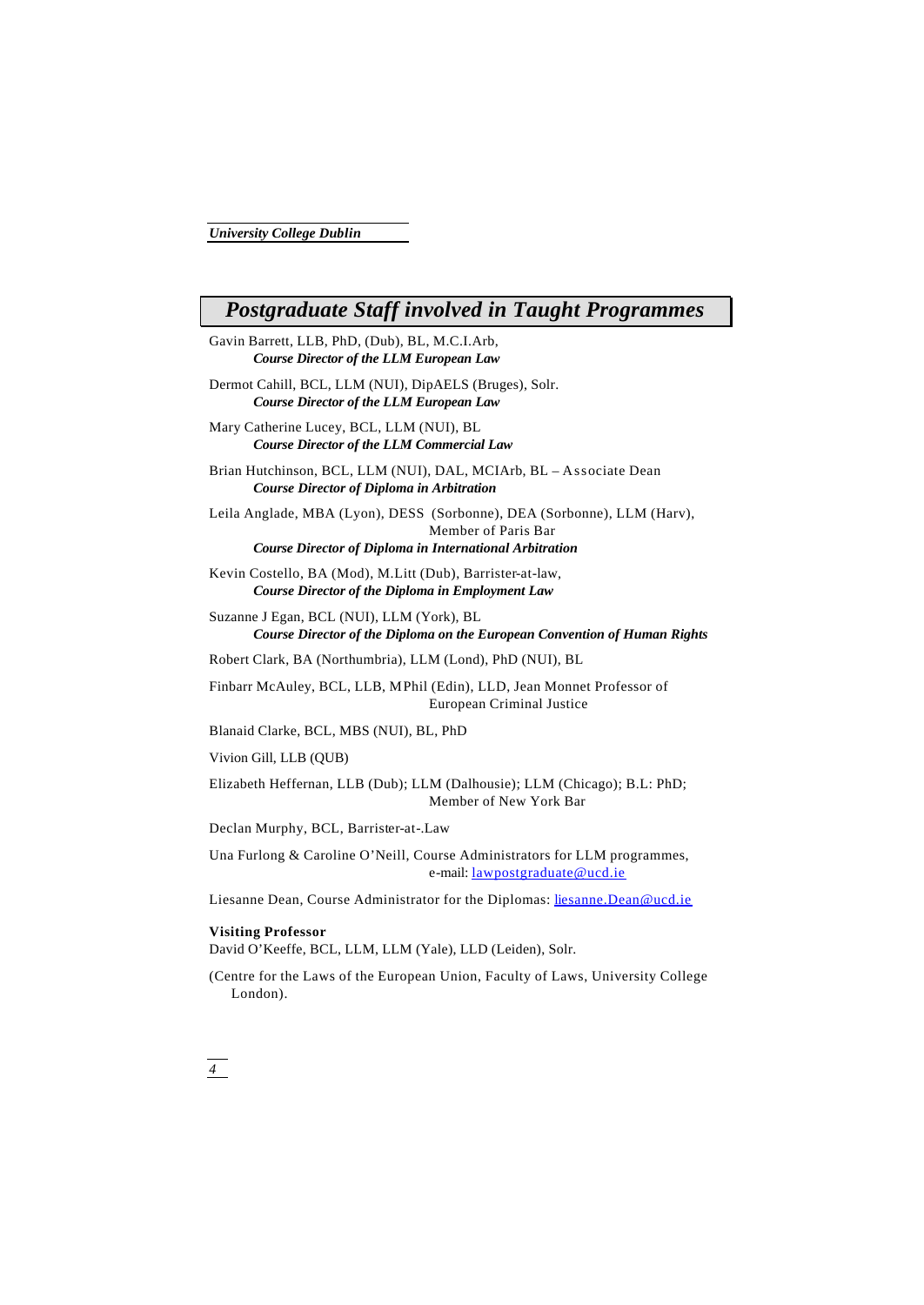# *Postgraduate Study and Research in Law*

# *Admission Requirements*

# **Master of Laws (LLM) Degree by Examination**

- 1 Applications for the taught LLM Degrees *will* be considered from those who:
	- (a) Hold or expect to hold upon commencement of the course at least a Second Class Honours (Grade 1) University degree in law or an interdisciplinary degree which has a substantial law component. Overseas applicants must demonstrate equivalent qualifications, such overseas applications will be considered even if the award of the final degree in their home jurisdiction is pending.
	- (b) Hold at least a Second Class Honours or equivalent university degree in law, or a Second Class Honours degree in a discipline other than law, and possess a relevant professional qualification and have experience of appropriate law related practice.
- 2 Subject to the availability of places, applications *may* be considered from persons who:
	- (a) Do not hold professional qualifications but who have obtained a Second Class Honours (Grade II) or equivalent university degree in law.
	- (b) In the case of applicants who hold a university degree and possess a relevant professional qualification, a degree result which fails to meet the standard required may be compensated for by performance in professional examinations and/or by the range and depth of expertise gained in practice.
	- (c) In exceptional circumstances, a person who does not hold a university degree but holds a professional legal qualification, may be admitted on the basis of results obtained in those or other relevant examinations, the range and depth of expertise gained in practice, and by such other factors as the Faculty considers appropriate in determining eligibility for entry onto the Degree.

# *Law*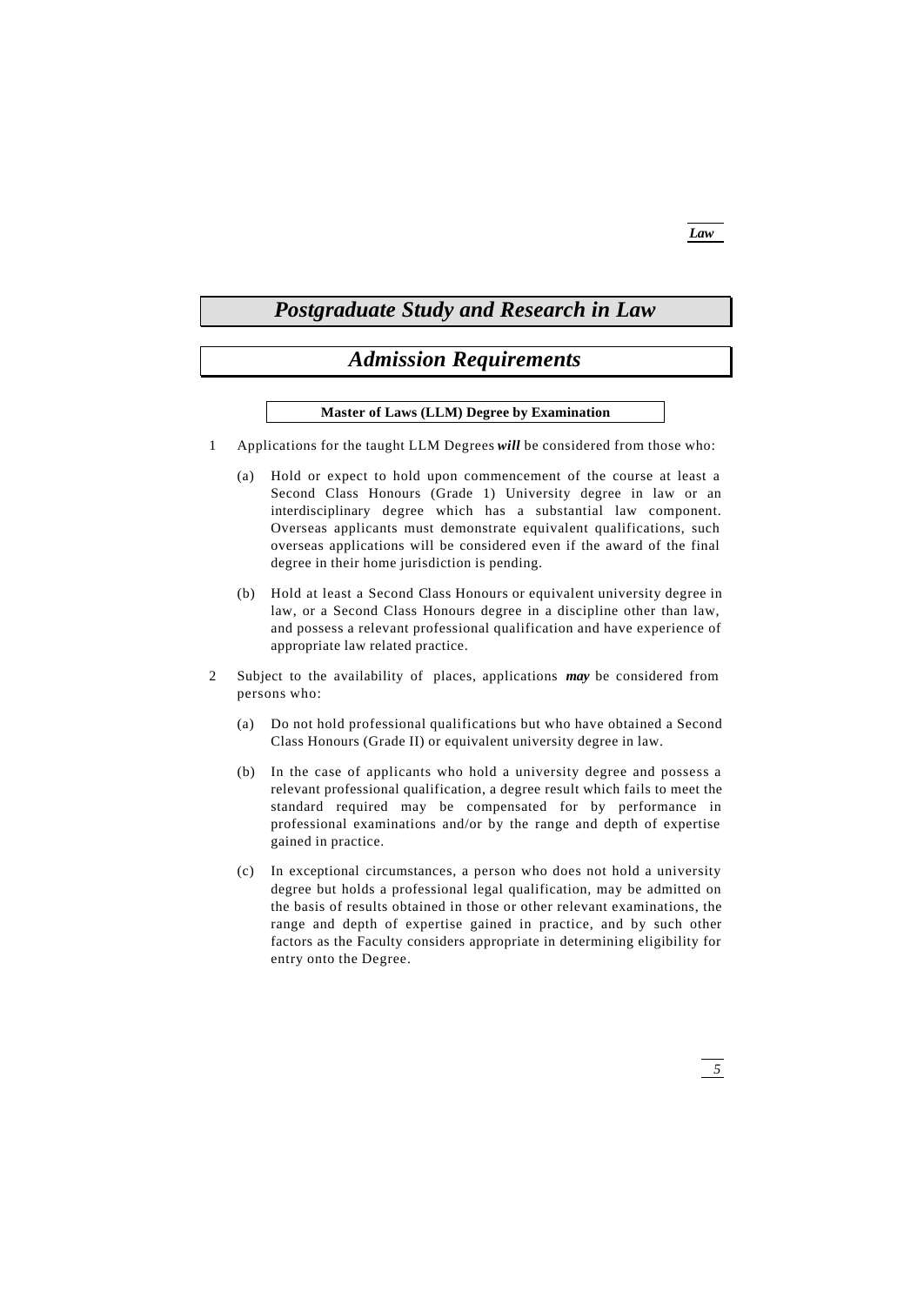### **Master of Laws (LLM) Degree by Research**

Applications will be considered from those who hold, or expect to obtain by the term of entry, at least a Second Class Honours (Grade I) or equivalent university degree in law, or a Master of Laws degree. Applicants from jurisdictions where the primary law degree is a postgraduate degree and holding an honours degree in law may be considered.

Candidates who hold, or expect to obtain by the term of entry, a Second Class Honours (Grade I) or equivalent university interdisciplinary degree, including a substantial law component, may be considered for admission at the discretion of the Faculty if that degree is directly related to the candidate's research proposal.

In exceptional circumstances, candidates who have obtained a Second Class Honours (Grade II) or equivalent university degree in law, may be considered for admission if such students can demonstrate other appropriate academic accomplishments evidencing a capacity for graduate research.

# **Doctor of Philosophy (PhD)**

To be eligible to enter on a course of study and research for the Degree of PhD in University College Dublin a candidate must have reached a high honours standard at the examination for the Primary Degree and have demonstrated a capacity for research or presented such other evidence as will satisfy the Professor, or, where appropriate, the Head of Department and the Faculty of his/her fitness.

The application of a graduate of UCD or of another university or of a student of advanced standing who proposes to enter on a course of study and research for the degree of PhD shall be considered by a Faculty or Department in UCD on the recommendation of the Dean/Head of Department in which the course is to be pursued. Acceptance of students for the degree of PhD is a matter for UCD acting within the terms of these regulations.

The candidate's application, if approved by the Faculty, shall be submitted to the Academic Council. The title of the thesis or a short description outlining the nature of the work must be provided to the College and University Bodies when the student is being recommended for acceptance as a candidate for the PhD degree. If the student's application is approved by the Academic Council he/she must register as a PhD candidate.

Candidates are reminded that the Academic Council is empowered to withdraw the acceptance of any candidate on the recommendation of the Academic Council concerned.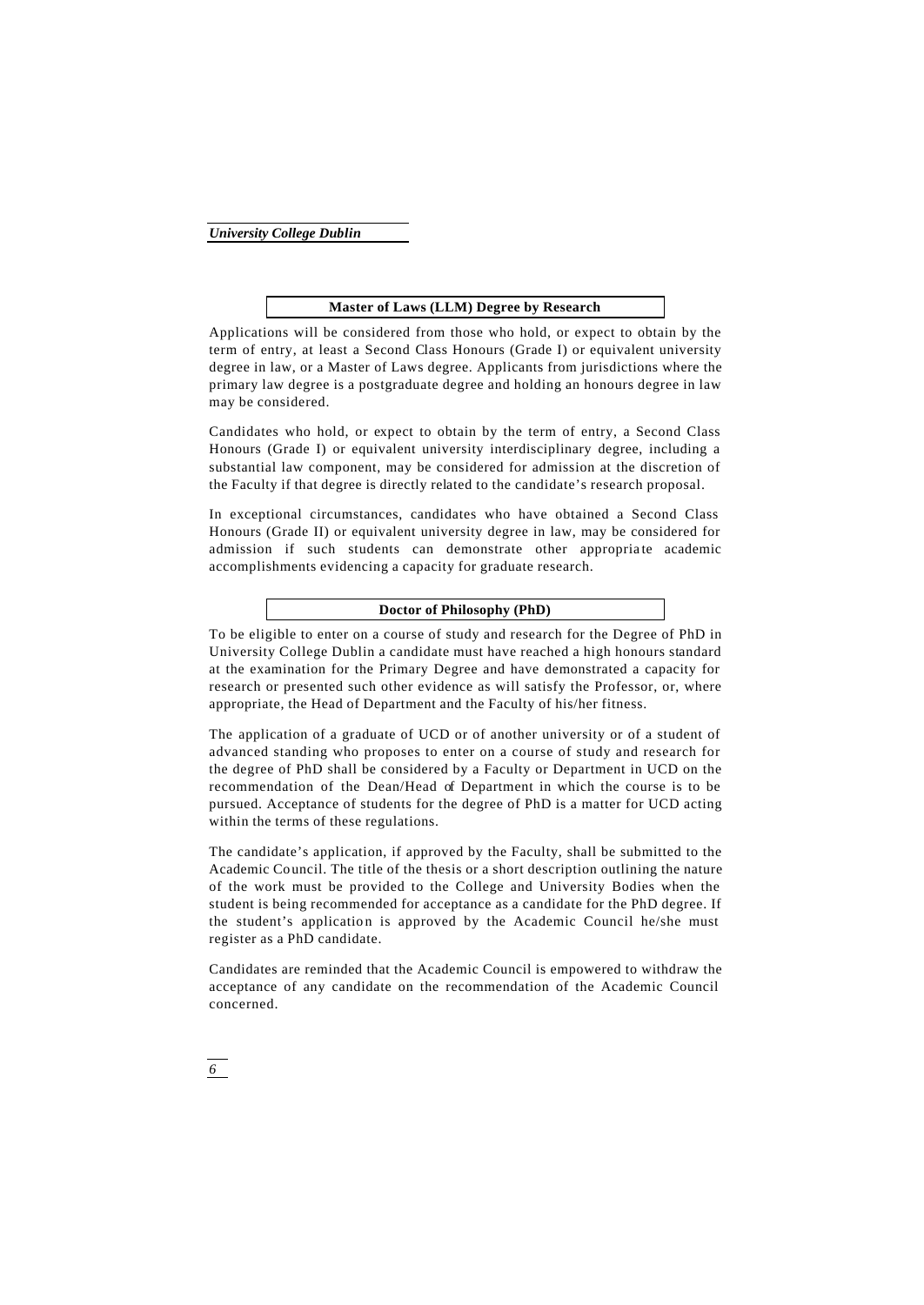### **Language Requirements**

All Faculty courses are conducted in English. Applicants from non-English speaking countries must submit with their application evidence of oral and written proficiency in English adequate to meet the demands of their course. For this purpose, the following will be considered:

- Minimum score of 650, TOEFL (with test of written English at  $475+$ )
- 7.0 in the IELTS test (Academic), (Minimum average score of 6.0 in each band).

## **Application Procedure**

Applicants must complete and submit an application form together with an official transcript of previous degrees (including those in progress), satisfactory evidence of written and spoken English (if applicable) and two letters of reference from university lecturers (each letter in a sealed envelope). UCD law graduates need not submit transcripts or letters of reference. Please note that incomplete applications will not be considered. Successful applicants will be required to lodge a nonrefundable €100 deposit when accepting the offer of a place.

# **Scholarships and Financial Aid**

The Faculty of Law offer a small number of postgraduate scholarships for the LLM in Commercial Law and the LLM in European Law Degree programmes. The normal value of these scholarships is  $\epsilon$ 3,810. The scholarships will be awarded on the basis of outstanding academic merit and are open to graduates of University College Dublin and other universities.

The Faculty also offers two Open Postgraduate Scholarships to support researchbased postgraduate work. The normal value of these scholarships is  $\epsilon$ ,540 each. Application forms are available from the Postgraduate Studies Office, Library Building, Belfield, Dublin 4. They are tenable for one year. These scholarships will be awarded on the basis of academic merit and are open to graduates of University College Dublin and other universities. Registered postgraduate students may have the opportunity of tutoring (on an hourly paid basis) at the discretion of the Dean.

All information and application forms can be downloaded from the web at www.ucd.ie/law or can be obtained from the:

Postgraduate Law Office, Faculty of Law University College Dublin, Roebuck Castle, Belfield, Dublin 4.

Masters email: lawpostgraduate@ucd.ie Diplomas email: Liesanne.Dean@ucd.ie

*Law*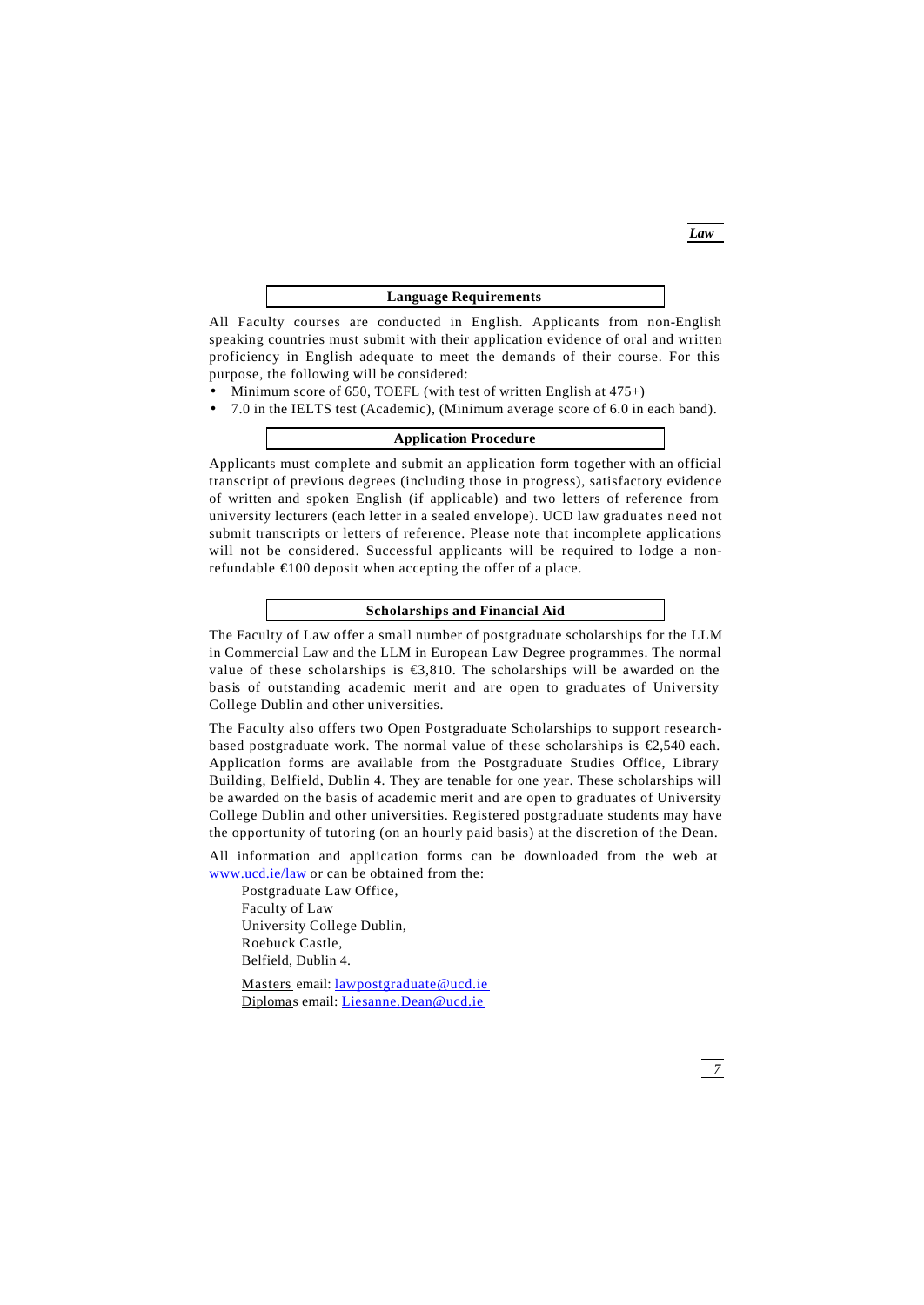# *General Regulations*

Except with the special permission of the Faculty, every candidate entering as a full-time student must spend not less than three terms in a course of full-time study. Candidates entering as part-time students must spend not less than six terms in a course of part-time study.

All LLM Degree candidates are required to attend the prescribed courses in the Faculty of Law, in accordance with the requirements of each course. Permission to enter for the final examination is conditional upon satisfactory completion of the course requirements. In courses where marks are awarded for written work, entry into the final examinations is conditional on the submission of such work.

Examinations for LLM candidates will be held in August. All subjects must be passed. In exceptional circumstances, a candidate who fails in a single subject may, at the discretion of the Faculty, re -sit that subject. Otherwise, a candidate will be required to petition the Faculty for permission to re -sit the examination in all subjects. A student who is registered to complete the course over two years and fails one subject only at the first sitting may proceed into second year carrying that failed subject.

All examination re-sits will be held at the next LLM examination sitting.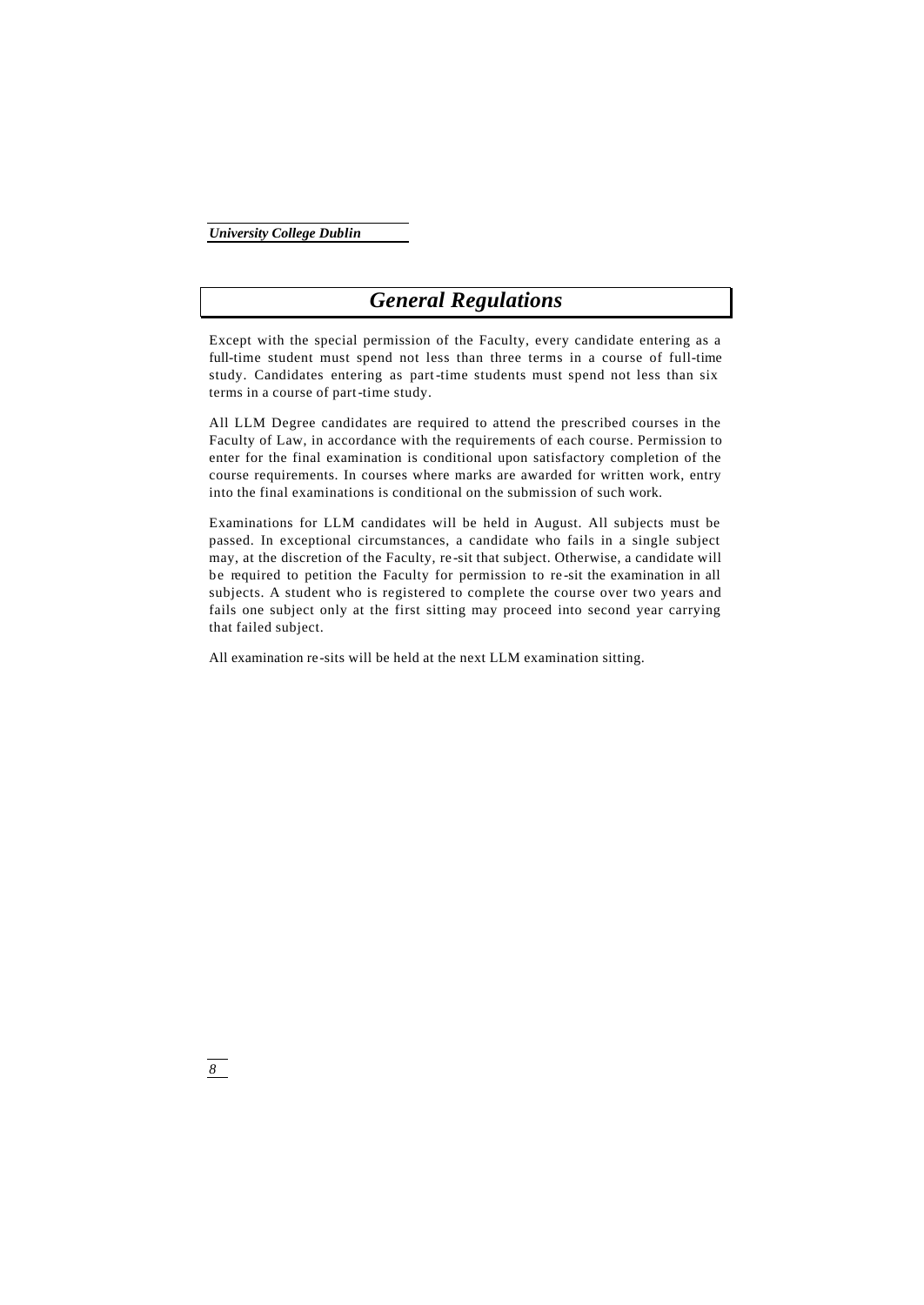# **Degrees**

# *Degree of Master of Laws by Examination*

The Degree of Master of Laws allows suitably qualified students to pursue postgraduate studies in areas of particular interest. The Faculty offers three taught Master of Laws (LLM) degree programmes:

Master of Laws **(Not available for the session 2003/2004)**

Master of Laws in Commercial Law

Master of Laws in European Law

# *Master of Laws in Commercial Law (LLM) (LWMXF0003)*

The Faculty of Law offers a one year, full-time course or a two year, part-time course leading to the award of the Degree of Master of Laws in Commercial Law (LLM).

Full-time candidates are required to take *four* full subjects or *three* full subjects and *two* half subjects; or *two full subjects and four half subjects*. Part-time candidates are required to take either two full subjects or one full subject and two half subjects in each academic year. With the permission of the Faculty candidates may substitute one full subject with a minor dissertation.

*The available subjects include:*

| <b>Full Subjects:</b> |                                             | Credits |
|-----------------------|---------------------------------------------|---------|
|                       | Law P001 Commercial Arbitration             | 22.5    |
|                       | Law P018 Irish Competition Law              | 22.5    |
|                       | Law P002 Corporate Finance Law              | 22.5    |
|                       | Law P103 European Community Competition Law | 22.5    |
|                       | Law P003 Information Technology Law         | 22.5    |
|                       | Law P004 Intellectual Property Law          | 22.5    |
|                       | Law P005 Law of Credit and Security         | 22.5    |
|                       | Law P006 Private International Law          | 22.5    |
|                       | Law P016 Dissertation                       | 22.5    |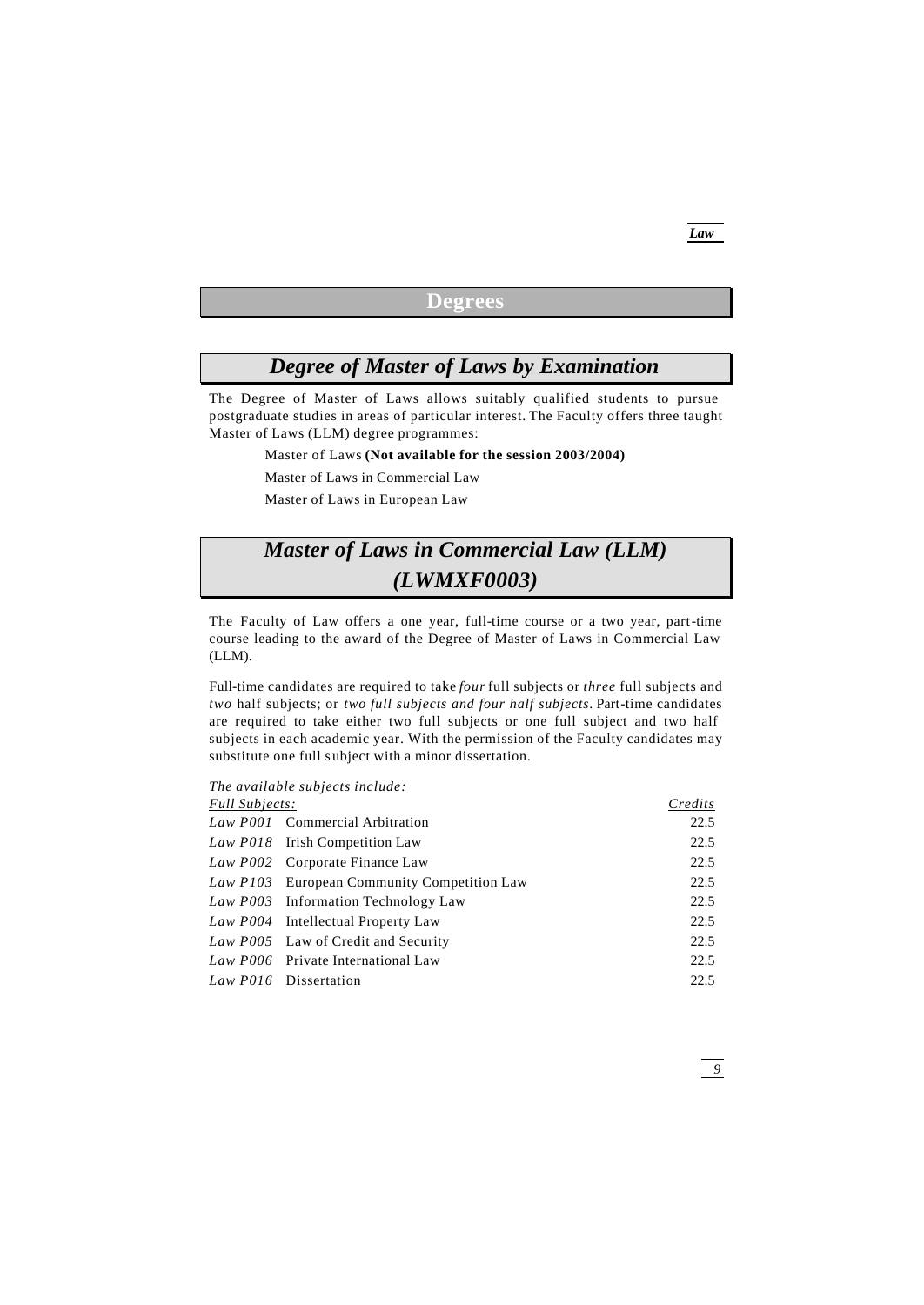| Half subjects: |                                                | Credits |
|----------------|------------------------------------------------|---------|
|                | Law P009 Environmental Law                     | 11.25   |
|                | Law P017 European Criminal Justice             | 11.25   |
|                | Law P013 European Community Merger Control Law | 11.25   |
|                | Law P015 Insolvency Law                        | 11.25   |
|                | Law P011 International Business Law            | 11.25   |
|                | Law P012 International Trade Law               | 11.25   |
|                | <b>Total Credits:</b>                          | 90      |

**Students are advised that staff exigencies may mean that in any one year only a selection of these subjects will be available.**

# *A brief description of the Master of Laws in Commercial Law subjects (LWMXF0003)*

### **Commercial Arbitration** *(Law P001)*

A study of the domestic and international law and practice of commercial arbitration.

The course will cover: The Arbitration Agreement: form; scope and effect; the proper law of the arbitration agreement; giving effect to the agreement to arbitrate; litigating the subject matter of an agreement to arbitrate; staying litigation pending arbitration; frustration, repudiation and abandonment of arbitration agreements. The Arbitrator: appointment, replacement, removal; duties and powers; immunity from suit; ethical obligations and considerations. The Arbitral Proceedings: procedure and evidence; the *ICC* and other institutional rules of procedure; the proper law of the proceedings; the proper law of the dispute; separability and arbitrability of disputes; equity clauses and the *lex mercatoria.* The case stated. The award: formal and substantive requirements; reliefs and remedies; costs and interest. Challenges to an arbitral award: domestic and foreign awards; the *Geneva*  and *New York Conventions.* Arbitration of international investment disputes; the *ICSID* system and rules. State involvement in arbitration. The *UNCITRAL* model law and the reform of arbitration law.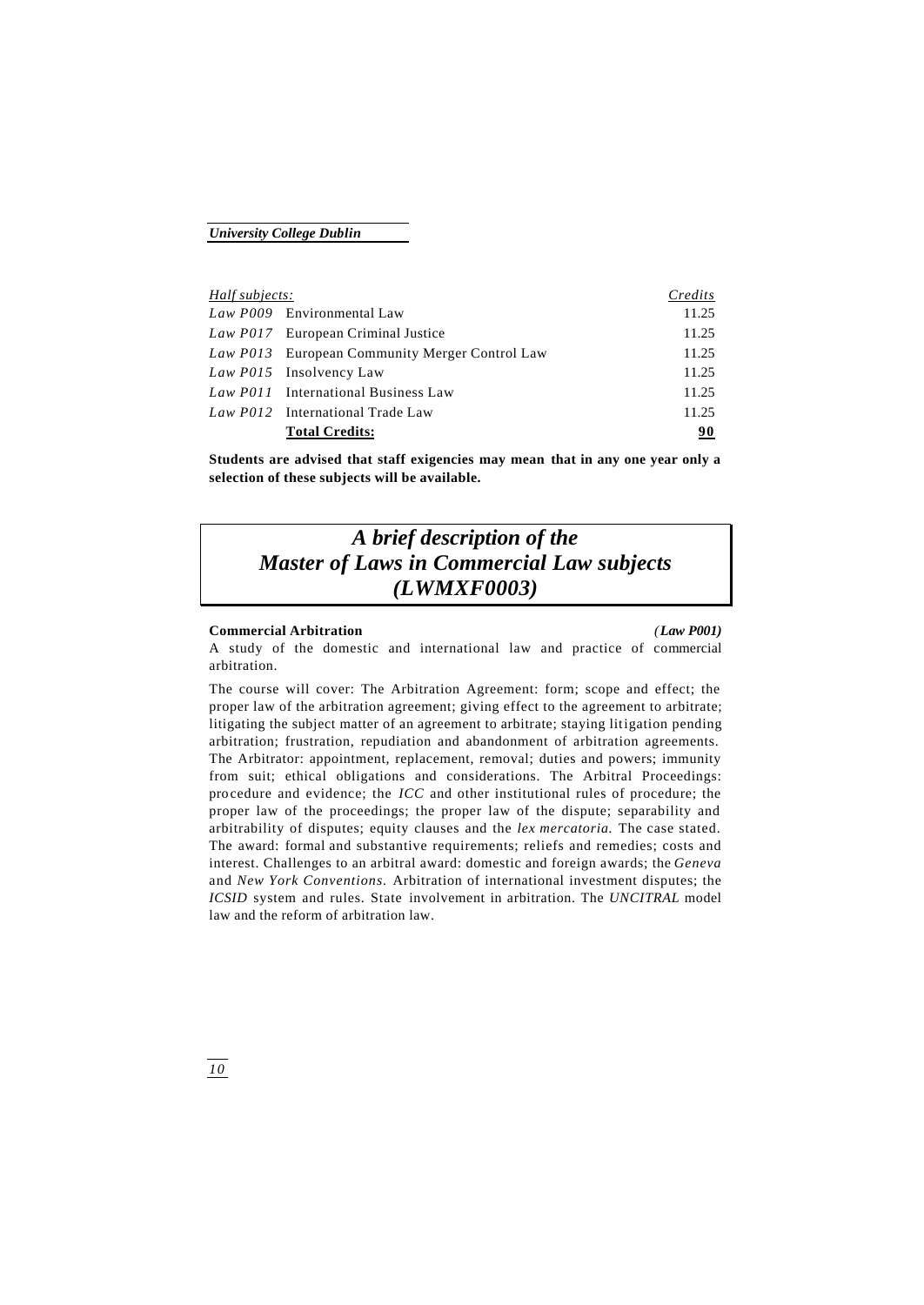# **Irish Competition Law** *(Law P018)*

# This course examines substantive and procedural aspects of Irish competition law.

Topics covered include economic concepts (market power/ classification of markets), types and goals of competition policy, schools of antitrust and the Restrictive Practices Acts. A detailed analysis of the Competition Acts 1991 to 2002 will be conducted. The application of the Competition Act 2002 to the following market practices, inter alia, will be explored; price fixing, mergers, distribution agreements (including franchises and agency), refusal to supply and predatory pricing. The nature of the offences and penalties (including prison sentences) will be covered. The institutional framework will be examined, particularly the powers of the Competition Authority. The enforcement of the 2002 Act will also be detailed.

### **Corporate Finance Law** *(Law P002)*

This course examines the law relating to corporate finance transactions in Ireland. The course is divided into three parts. The first part deals with corporate governance. Topics covered include the separation of ownership and control, corporate governance codes and corporate social responsibility. The second part of the course deals with the use of listed securities as a source of finance. Topics covered include national and international stock exchanges, prospectuses, listing securities, investor compensation and market abuses. The final part of the course deals with mergers and takeovers law for both private and public companies. Topics covered include the Irish Takeover Panel, domestic and EU competition law, the proposed Takeovers Directive, acquisitions of undertakings and acquisitions of shares, procedural rules, share purchase agreements, warranties and indemnities and frustrating actions.

# **European Community Competition Law** *(Law P103)*

This course examines the development of European Community Competition law and policy. Case-law as well as relevant legislative provisions will be examined in detail, as well as the regulatory reforms that have been adopted in recent years.

Topics covered will include:

- an introduction to economics with a particular focus on market definition,
- cartel operations,
- oligopolistic interdependence,
- trade and professional associations,
- monopoly and abusive dominance, dominance in after markets and collective dominance,

# *Law*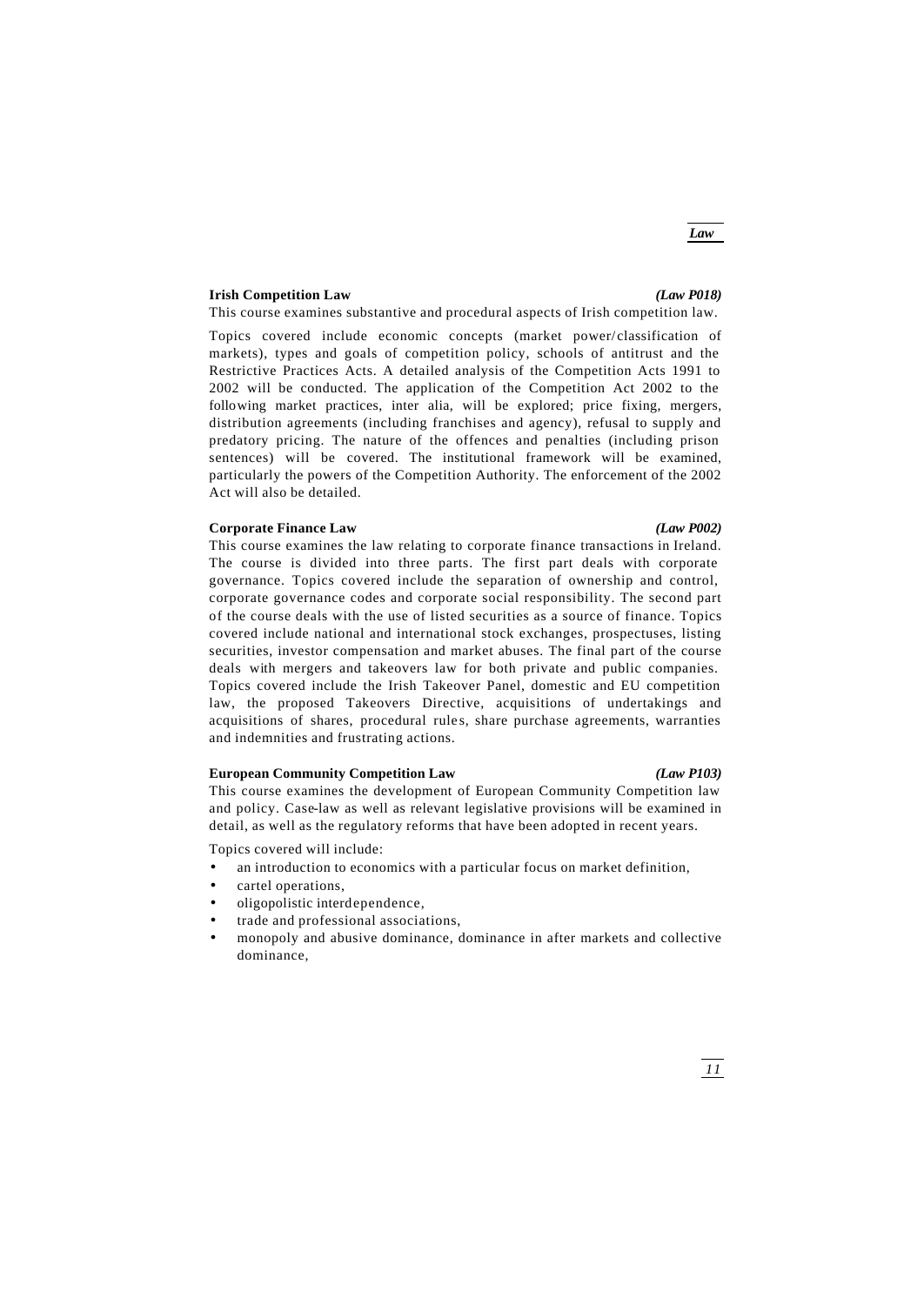- refusals to deal and tying arrangements,
- predatory pricing and price discrimination,
- vertical restraints including; exclusive territories, exclusive purchasing requirements, selective distribution agreements and franchising.

# **Information Technology Law** *(Law P003)*

This course examines the way in which Irish law facilitates the use and development of Information Technology in the modern legal and business environment. Particular attention is paid to the influence of European Union and Council of Europe initiatives, specifically the European Union objective of creating a Single Information Market across the Union. Specific topics covered include privacy, both on-line and off-line, issues of criminal and civil liability for information and information products, intellectual property issues (including domain names), contract formation via e -commerce. International e -commerce legal texts (EU ECommerce Directive, UNCITRAL, etc.) are studied extensively to provide students with up-to-date knowledge of the wider legal environment.

### **Intellectual Property Law** *(Law P004)*

An examination of selected topics that form the corpus of Intellectual Property Law in Ireland. The law of copyright and related rights is a primary focus after the enactment in 2000 of the Copyright and Related Rights Act. Developments in the wider International field are tracked, e.g., E.U. and WIPO initiatives. Information Technology – driven caselaw, especially in the USA is monitored. The law of registered designs following the enactment of the Industrial Designs Act 2001 is also covered in depth. Passing off, trade mark law and related topics such as character merchandising the misleading advertising regulation. Miscellaneous areas addressed include the law of confidence and plant breeders' rights and the UPOV regime.

# **Law of Credit and Security** *(Law P005)*

A study of the legal relationships arising from credit operations and the factors influencing the choice of security instruments.

Topics covered in this course will include: credit, loans and borrowing; credit, lender credit, vendor credit; the loan contract; legal constraints on lending; Consumer Credit Act; transactions and arrangements between companies and connected persons. Classification of security interests; classes of real security; mortgage; pledge; possessory lien; charge, equitable lien and hypothecation; personal securities; guarantee and indemnity; comfort letters; performance bonds; set-off; contractual set-off and combination of accounts; debt subordination and senior-creditor trusts; negative pledges, real securities – attachment and perfection; incidents of real securities; reservation of title; attachment at law and in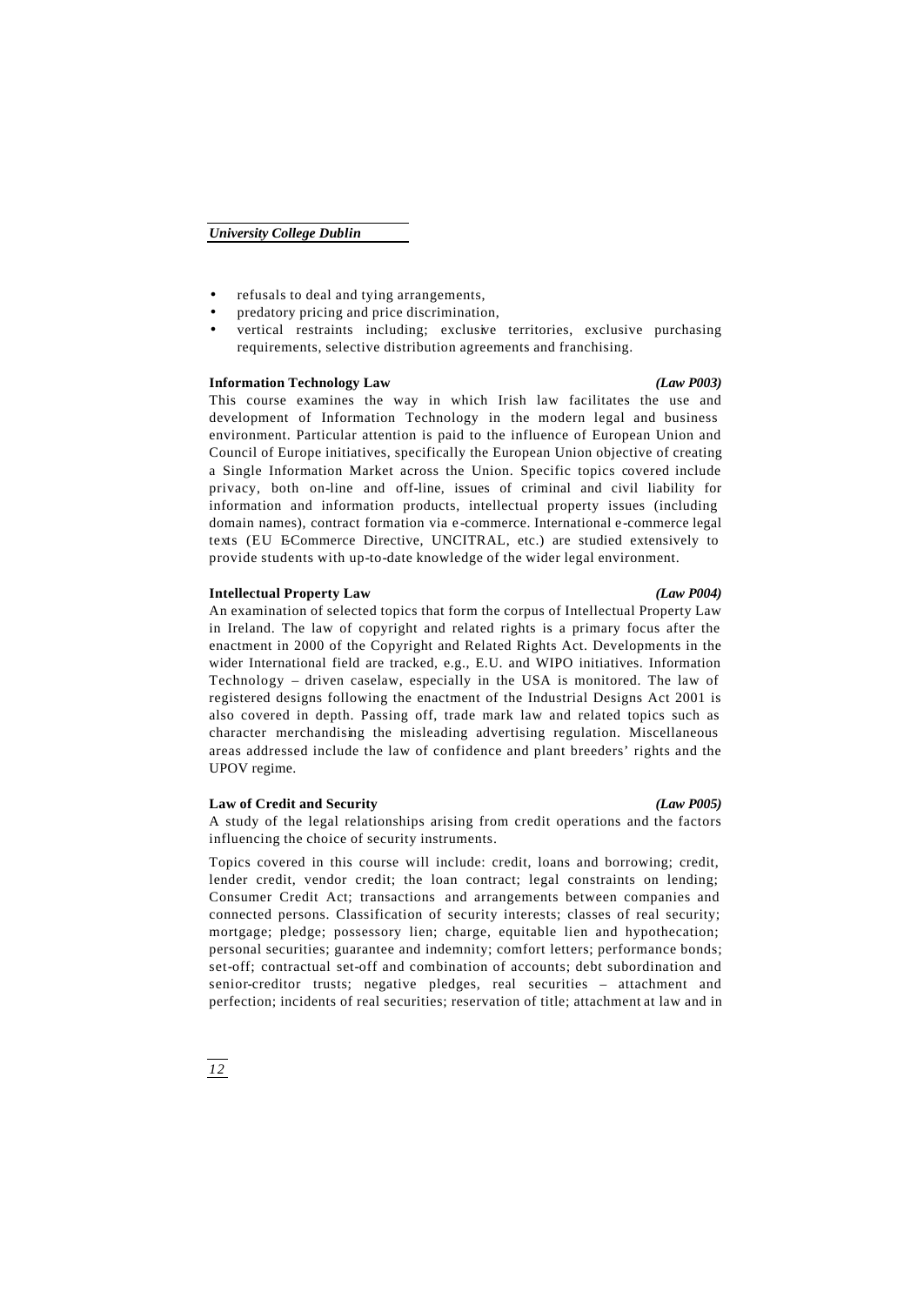*Law*

equity; perfection of security interests; possession, registration and notice. Debentures. Fixed and floating charges: subject matter of the charge; inventory and receivables; choses in action, bank accounts, insurance policies; purchase money security interests. Invalidating events. Principles of priorities: priorities where debtor is solvent; priorities in insolvency; the rule in *Dearle v. Hall.*

# **Private International Law** *(Law P006)*

The primary focus of the course will be comparative international commercial litigation with particular emphasis on jurisdiction of courts and enforcement of civil judgments in Europe. Emphasis will also be placed on a choice of law issues in international contract planning, international tort litigation and restitutionary claims in private international law.

Topics covered include:

- jurisdiction in claims in personam in non-Convention cases,
- staying actions focusing in particular on forum non conveniens and anti-suit injunctions,
- multi-jurisdictional issues under the Brussels Regulation (2000) and Lugano Convention (1988), including general, special and exclusive jurisdiction, jurisdiction in insurance contracts, jurisdiction in consumer and internet transactions, jurisdiction agreements, *lis alibi pendens* and provis ional measures,
- enforcement of civil judgments from non-convention states,
- enforcement of judgments under the Brussels Regulation and Lugano Convention,
- international contracts determining governing law, mandatory rules, formal material validity, scope of the applicable law, public policy and consumer and employment contracts, and
- international tort litigation focusing on the determination of the applicable law, public policy and specific issues relating to product liability, environmental torts and defamation.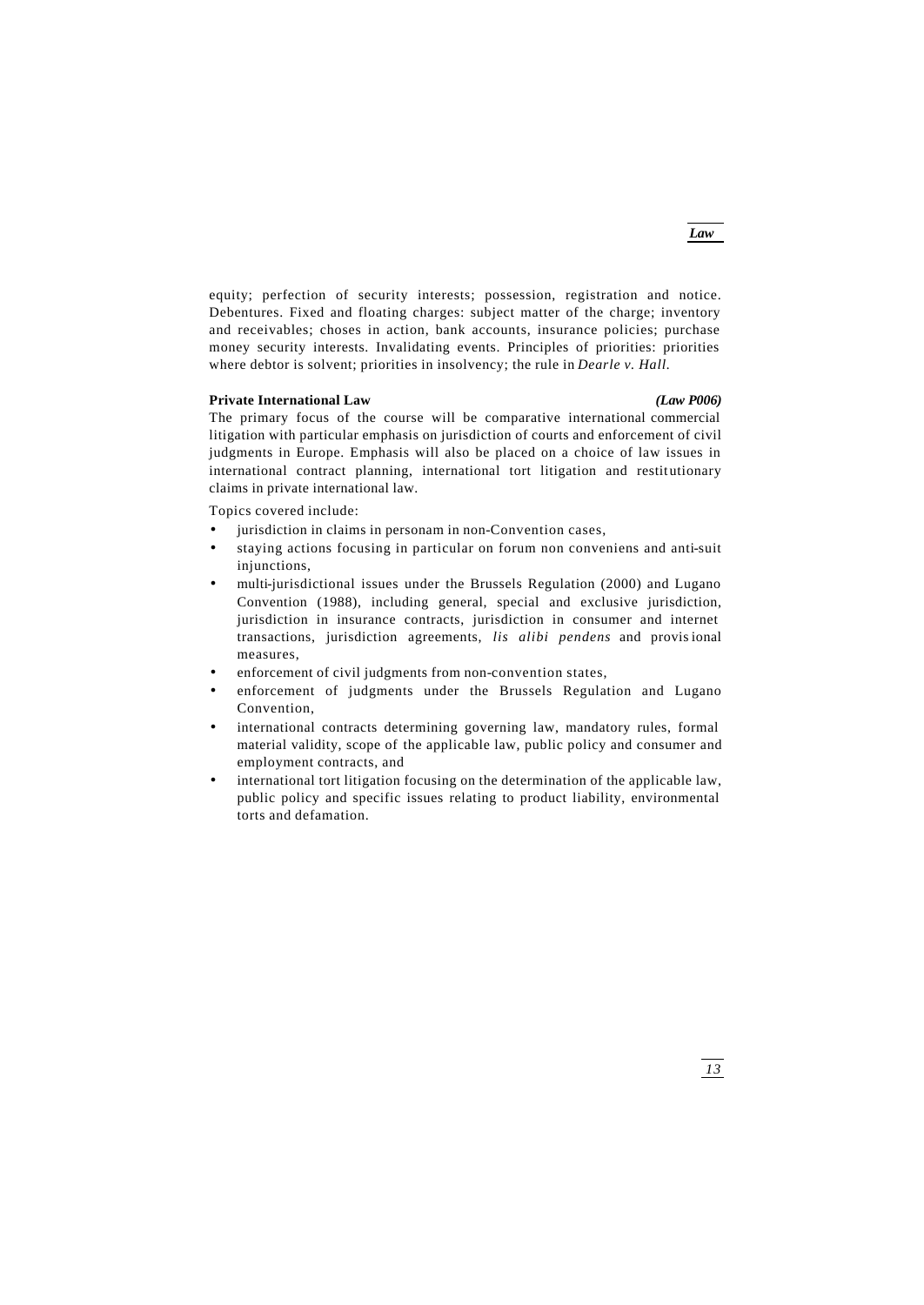**Half Subjects**

# **Environmental Law** *(Law P009)*

This course will include an examination of the historical development of environmental law and its origins, both at European level and domestically.

Analysis will involve:

- discussion of the five European environmental action programmes and their impact on environmental law in Ireland
- consideration of the policies that underpin environmental law and their origins
- analysis of a number of these policies and their application in practice domestically, in the European Union as a whole and world -wide, and
- examination of the laws applicable to the environmental media of water and air and those applying to the disposal and management of waste.

A detailed scrutiny is made of all relevant statutory provisions and any case-law applicable thereto. An investigation will also be made of issues such as sustainable development and proper environmental management principles. The role of the Irish Environmental Protection Agency, as established by the Environmental Protection Agency Act, 1990, and its effect on environmental policy and law, will also be considered.

# **European Criminal Justice** *(Law P017)*

This course will explore the ways in which the European Union response to the problem of transborder crime has been fashioned from the raw materials of international criminal law and subsequently developed within the framework provided by the Union Treaties. Topics covered will be drawn from the following list: the internationalisation of crime; international criminal law; European criminal law; Title VI of the Maastricht Treaty; the Amsterdam and Nice Treaties; the institutional framework of co-operation; forms of co-operation; police cooperation; judicial co-operation; transfer arrangements; extradition; efficient prosecution.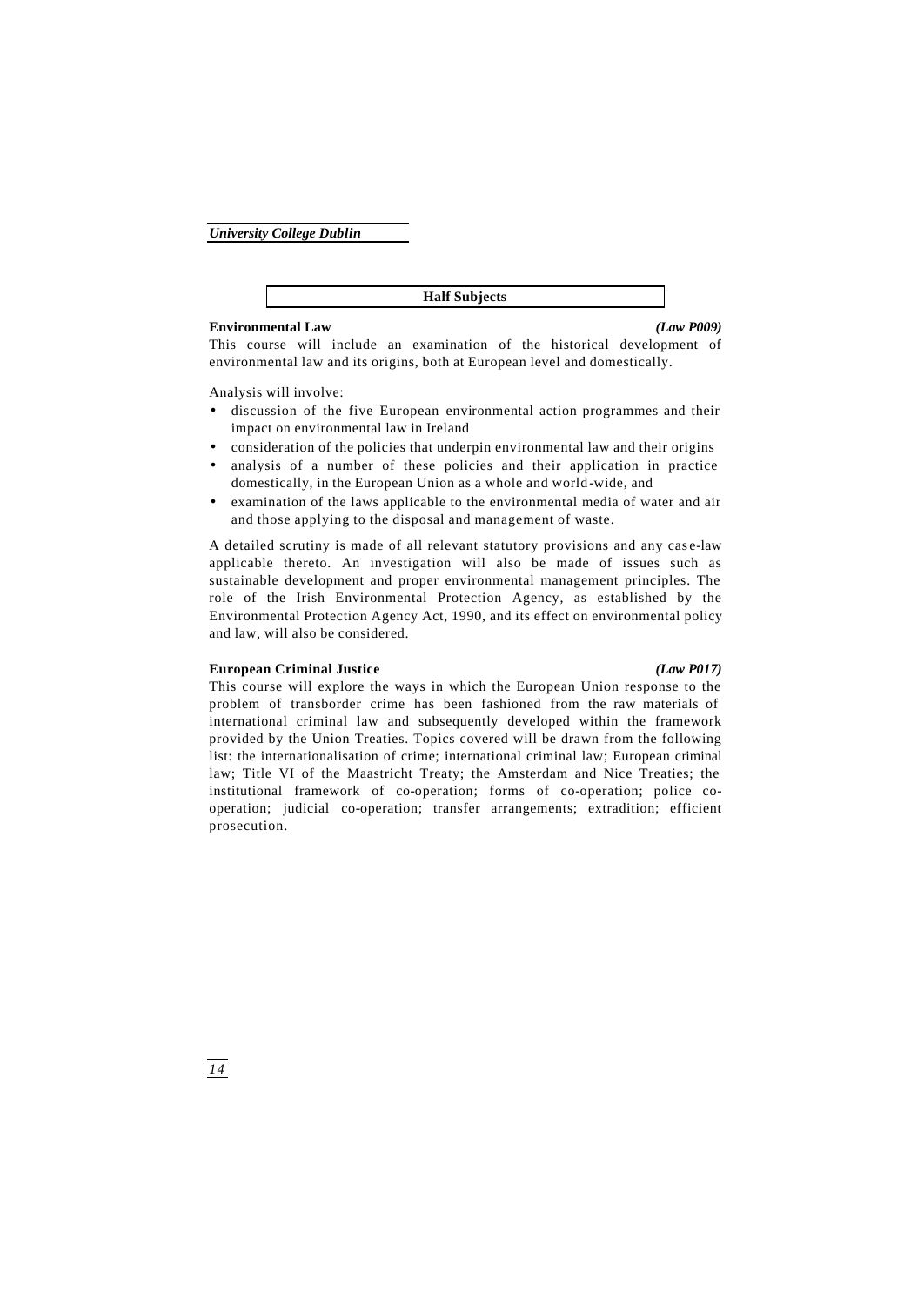# **European Community Merger Control Law** *(Law P013)*

*Law*

This course will examine the developing area of EU Merger Control Law and will involve intense study of various provisions of the EC Merger Regulation 4064/89 (as amended).

Topics examined will include:

- the relationship, interaction and division of jurisdiction between EU and National Merger Control Law (in particular Irish Merger Control),
- the general principles as expressed in European Court of Justice judgments and European Commission Decisions,
- the history of EU Merger Control Law and Policy and perceived jurisprudential difficulties in the Treaty of Rome,
- the significance of the disapplication of Article 81 EC Treaty by the Merger Regulation,
- the legal and economic criteria to be satisfied in order for the Merger Task Force to establish jurisdiction (thereby removing mergers from the ambit of national merger control authorities).
- an examination of cases where a 'Community Dimension' was found to exist,
- how the 1997 revision of the Merger Regulation allowed "full function" joint ventures to be regulated under the Regulation's regime,
- Merger Task Force procedures, and how the Merger Regulation extends to control of oligopolies,
- the mechanisms whereby the commission will clear mergers providing the parties make structural changes to the merger, and how parties commitment as to their future behaviour may be policed,
- the extensive powers given to the Commission to prohibit mergers (in the context of which several controversial decisions of the Merger Task Force will be looked at) and
- the provisions of the EC Merger Control Regulation, as well as the relevant implementing regulations, and also the various EC Commission Notices, which assist in the interpretation of the EC Merger Regulation.

# **Insolvency Law** *(Law P015)*

An analysis of insolvency procedures from presentation of the petition to completion of the insolvency process. Emphasis will be placed on the following topics: Corporate and personal insolvency, the role and function of the insolvency practitioner, arrangements with creditors, avoidance of transactions, fraudulent and reckless trading, proof of debts, ranking of creditors according to priority, and distribution of assets.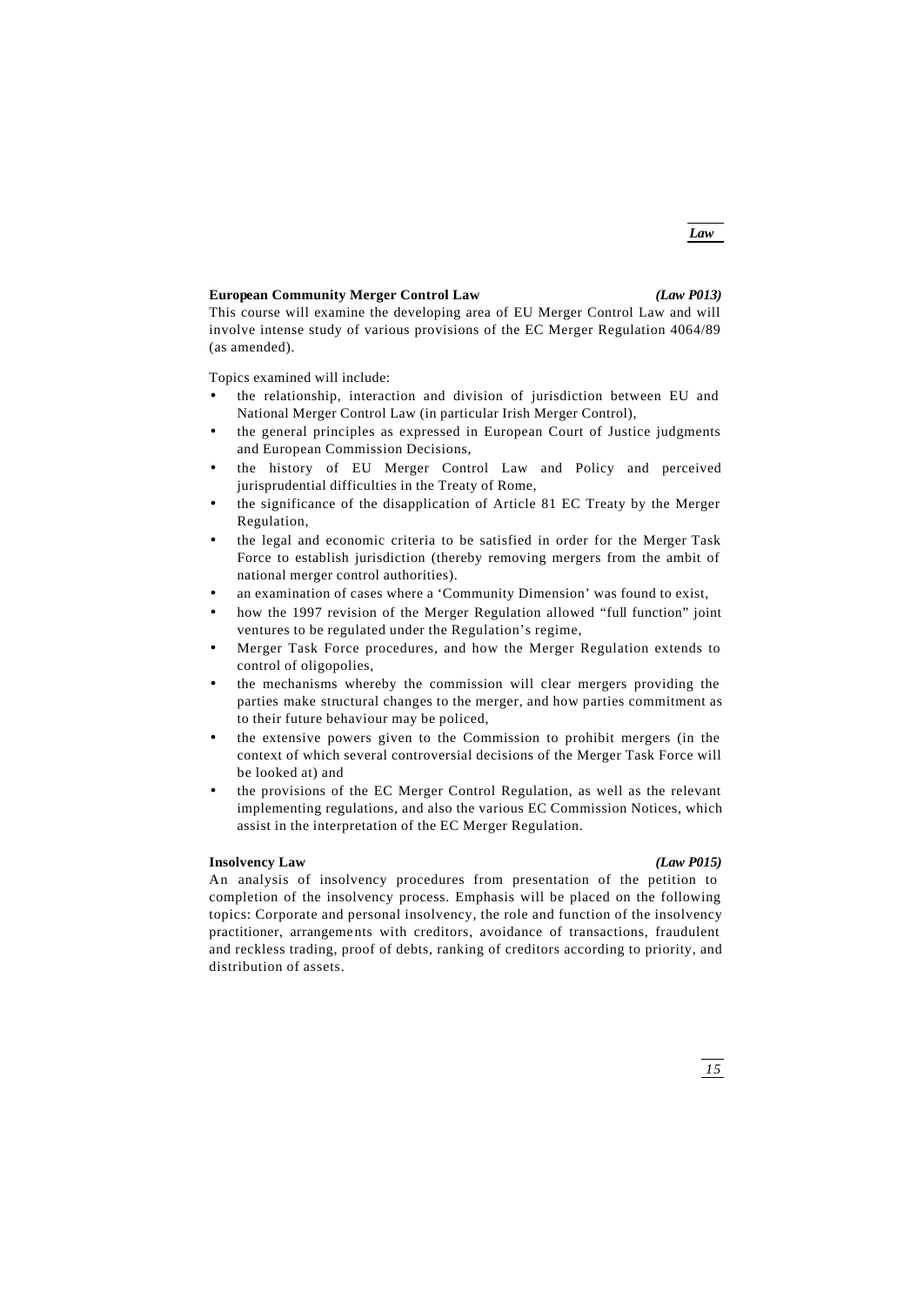### **International Business Law** *(Law P011)*

The course offers an analysis of the legal framework of international business transactions. The course focuses on the law applicable to international business transactions as well as the international dispute resolution processes available to parties involved in international contracts such as internatio nal mediation and arbitration. The following topics will be covered in the course:

- The law governing international commercial contracts
- Legal aspects of doing business in a global economy: Negotiating transnational commercial contracts; overview of the legal systems of the world
- The proper law of international contracts: the principle of party autonomy; Lex mercatoria and the UNIDROIT principles; international commercial transactions in cyberspace; breach, adaptation and remedies in International commercial contracts; hardship and force majeure clauses.
- Main Conventions relating to international contracts: Rome Convention 1980, Vienna Convention on the International Sales of Goods, Mexico City Convention 1994.
- International Alternative Dispute Resolution
- Presentation of ADR: What is ADR?, ADR versus litigation, Study of the most commonly used international ADR techniques and Rules of International Institutions.
- International mediation: The concept of Mediation, application to international commercial contracts disputes
- International arbitration: Presentation of the main international arbitration rules, institutions and conventions, the arbitration agreement, the laws governing international arbitration, the enforcement of international awards, arbitration and state contracts.

# **International Trade Law** *(Law P012)*

The International Trade Law course will look firstly at the emergence from the General Agreement on Tariffs and Trade (GATT) of the new World Trade Organisation (WTO). Students will cover the enormous imp lications of the change in the legal order for international trade and will study in considerable detail the dispute settlement body rules and look at the overall structure of the WTO. The students will be exposed to trying to understand the conflicts that have arisen surrounding globalisation and trade liberalisation and the role that the WTO should have, or could play in resolving these serious conflicts.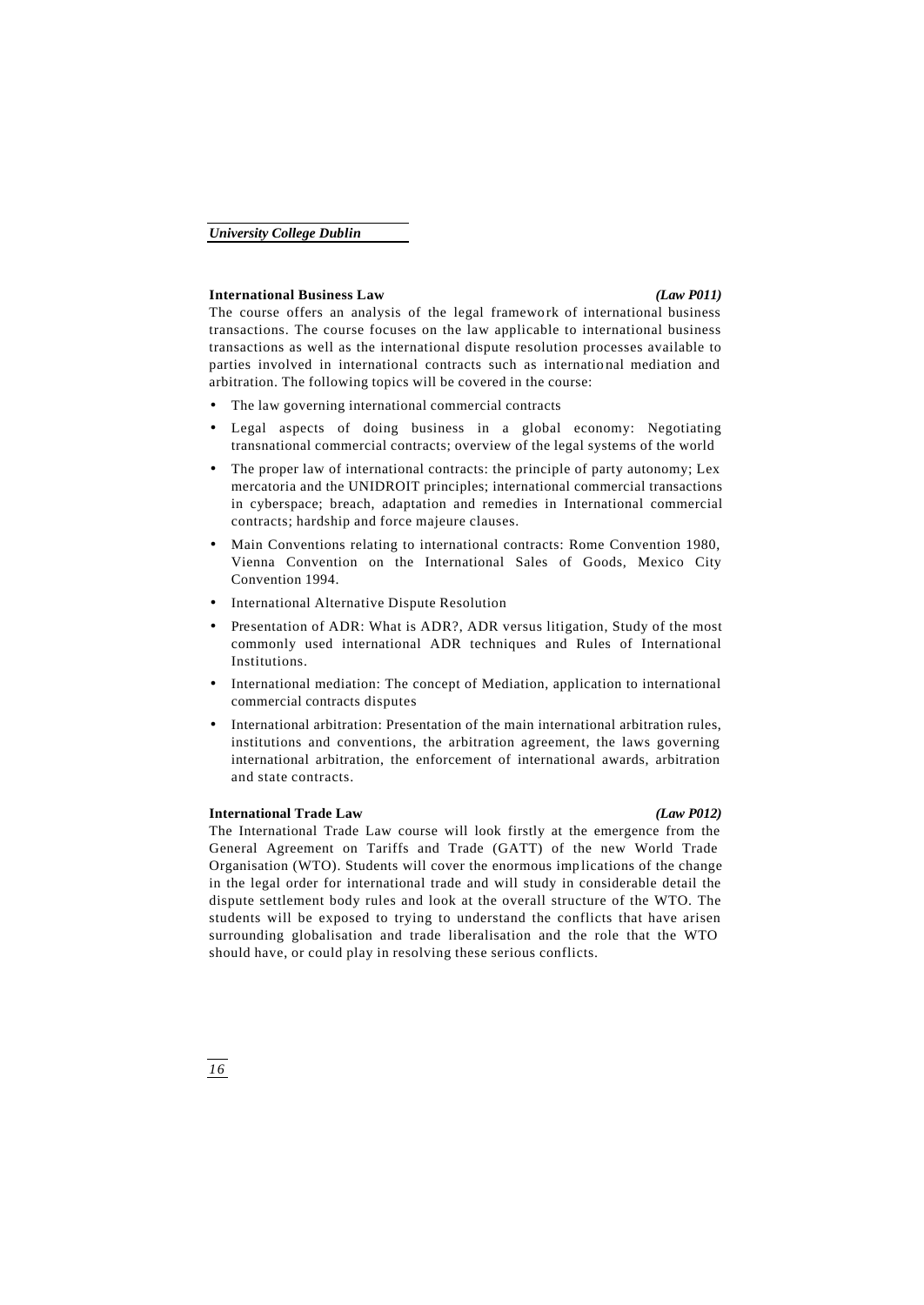*Law*

Topics covered will include:

- the rights under the WTO which are examined through a number of cases in which the interpretation of the dispute settlement rules has been developed,
- the students will then be brought through a number of the underlying WTO agreements including the general agreement on trade and tariffs,
- the General Agreement on Trade in Services, TRIPS (i.e., the trade-related aspects of intellectual property rights) and the agreement on agriculture,
- the agreement on technical barriers to trade,
- the basic telecommunications agreement,
- the government procurement agreement,
- the agreement on subsidies and countervailing measures.

During the course, students are requested to present arguments in a number of moot court scenarios to ensure they fully understood the substantive law and the procedural requirements of the WTO.

*17*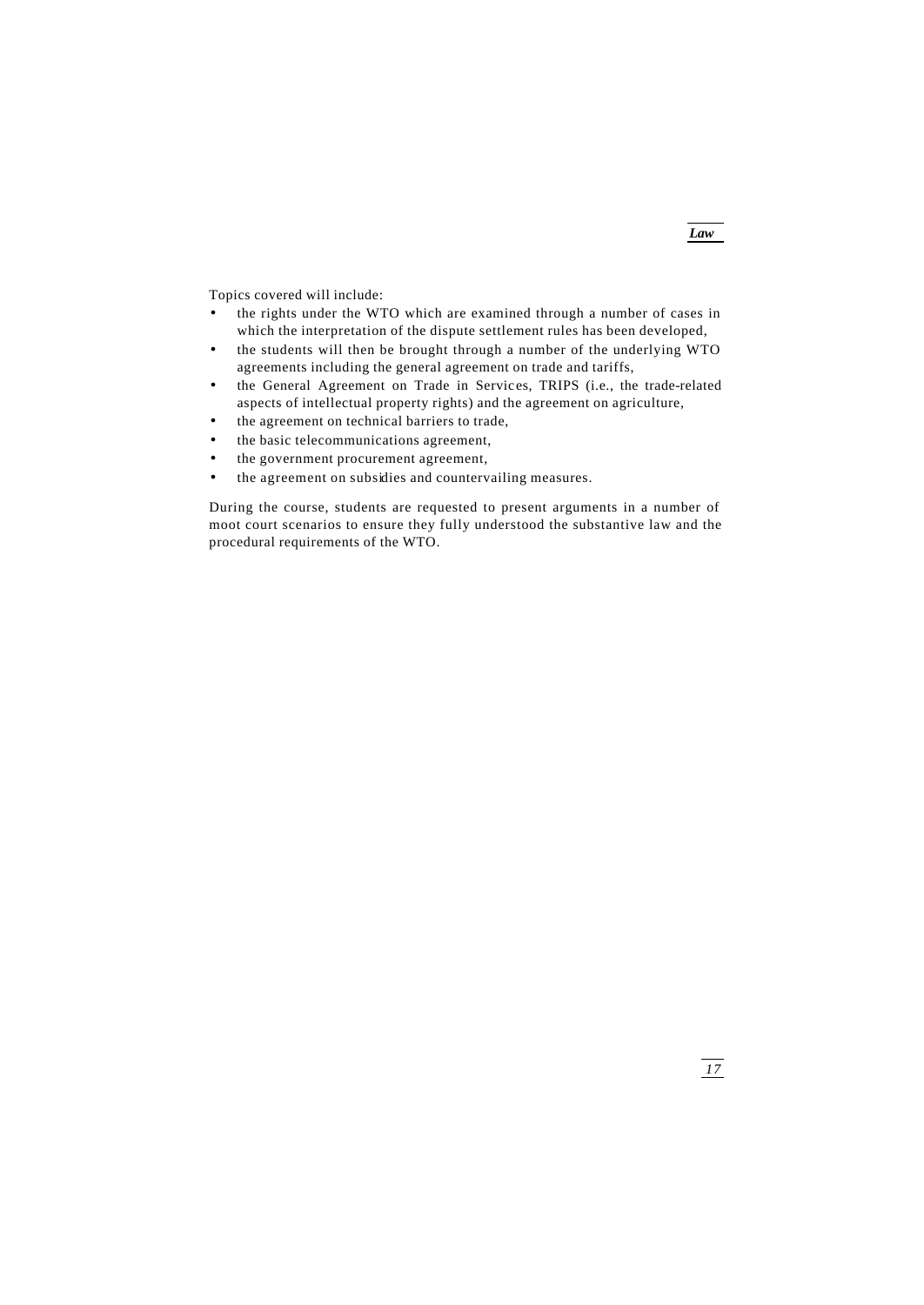# *Master of Laws in European Law (LLM) (LWMXF0005)*

The Faculty of Law offers a one-year, full-time course leading to the award of the Degree of Master of Laws in European Law (LLM).

Candidates are required to take *four* full subjects or *two* full subjects and *four* half subjects or *one* full subject and *six* half subjects from the following list:

| <i>Full-subjects</i> |                                                                     | Credits    |
|----------------------|---------------------------------------------------------------------|------------|
| Law $P102$           | The Constitutional and Administrative Law of the European Union22.5 |            |
| Law $P104$           | Law of the European Convention on Human Rights                      | 22.5       |
| Law $P107$           | European Intellectual Property Law                                  | 22.5       |
| Law $P103$           | <b>European Community Competition Law</b>                           | 22.5       |
| Law P006             | Private International Law                                           | 22.5       |
| $Law$ $P108$         | Dissertation                                                        | 22.5       |
| Half-subjects:       |                                                                     |            |
| $Law$ $P019$         | Internal Market Law of the European Union                           | 11.25      |
| Law P009             | Environmental Law                                                   | 11.25      |
|                      | Law P017 European Criminal Justice                                  | 11.25      |
| $Law$ $P013$         | European Community Merger Control Law                               | 11.25      |
| Law $P302$           | Fundamental Rights in the European Union                            | 11.25      |
| Law P011             | <b>International Business Law</b>                                   | 11.25      |
| $Law$ $P012$         | International Trade Law                                             | 11.25      |
| Law P020             | Litigation in the European Union                                    | 11.25      |
| Law $P021$           | Social and Employment Law of the European Union                     | 11.25      |
|                      | Total:                                                              | 90 credits |

**Students are advised that staff exigencies may mean that in any one year only a selection of these optional subjects will be available.**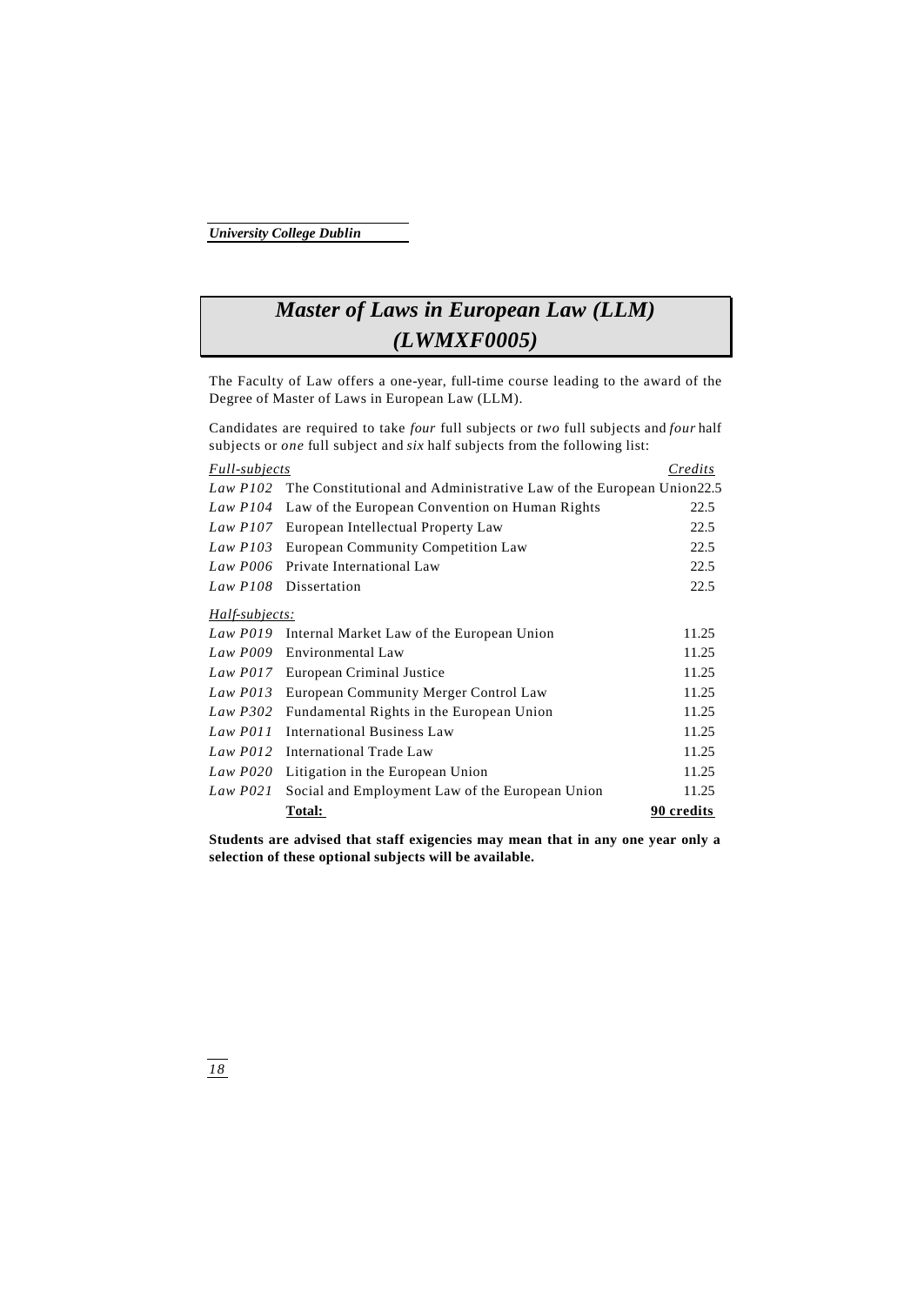# *Law*

# *A brief description of the Master of Laws in LLM in European Law Subjects*

**The Constitutional and Administrative Law of the European Union** *(Law P102)* This course will entail an in-depth study of the structure, development and operation of the governmental structures of the European Union, with particular emphasis on the institutional structure of the main EU legislative and executive organs, as well as the main doctrines that provide the coherence of the legal framework which supports EU decision-making processes. The powers of the European Court of Justice to review the acts of the EU will also arise for consideration.

Topics covered will include:

- the foundation Treaties and Treaty reform,
- the institutional structure and separation of powers,
- decision-making in the European Union,
- judicial review,
- supremacy and direct effect,
- external competence and
- fundamental rights.

# **Law of the European Convention on Human Rights** *(Law P104)*

This course involves an in -depth study of the system of protection of human rights established by the European Convention on Human Rights 1950. Drafted under the auspices of the Council of Europe, the Convention is the primary vehicle through which a human rights claim may be pursued against European States at the international level. As well as examining the evolution of this system of human rights protection, the course will critically examine and analyse:

- the practice and procedure involved in processing an individual application under the petition system created by the Convention;
- the jurisprudence of the European Court of Human Rights in relation to selected substantive rights guaranteed by the Convention, including;
- the right to life;
- Freedom from Torture, Inhuman, Degrading Treatment or Punishment;
- the right to Liberty and Security;
- the right to a fair trial
- the right to respect for private life, family life, home and correspondence;
- freedom of expression;
- freedom of thought, conscience and religion; and
- the principle of non-discrimination.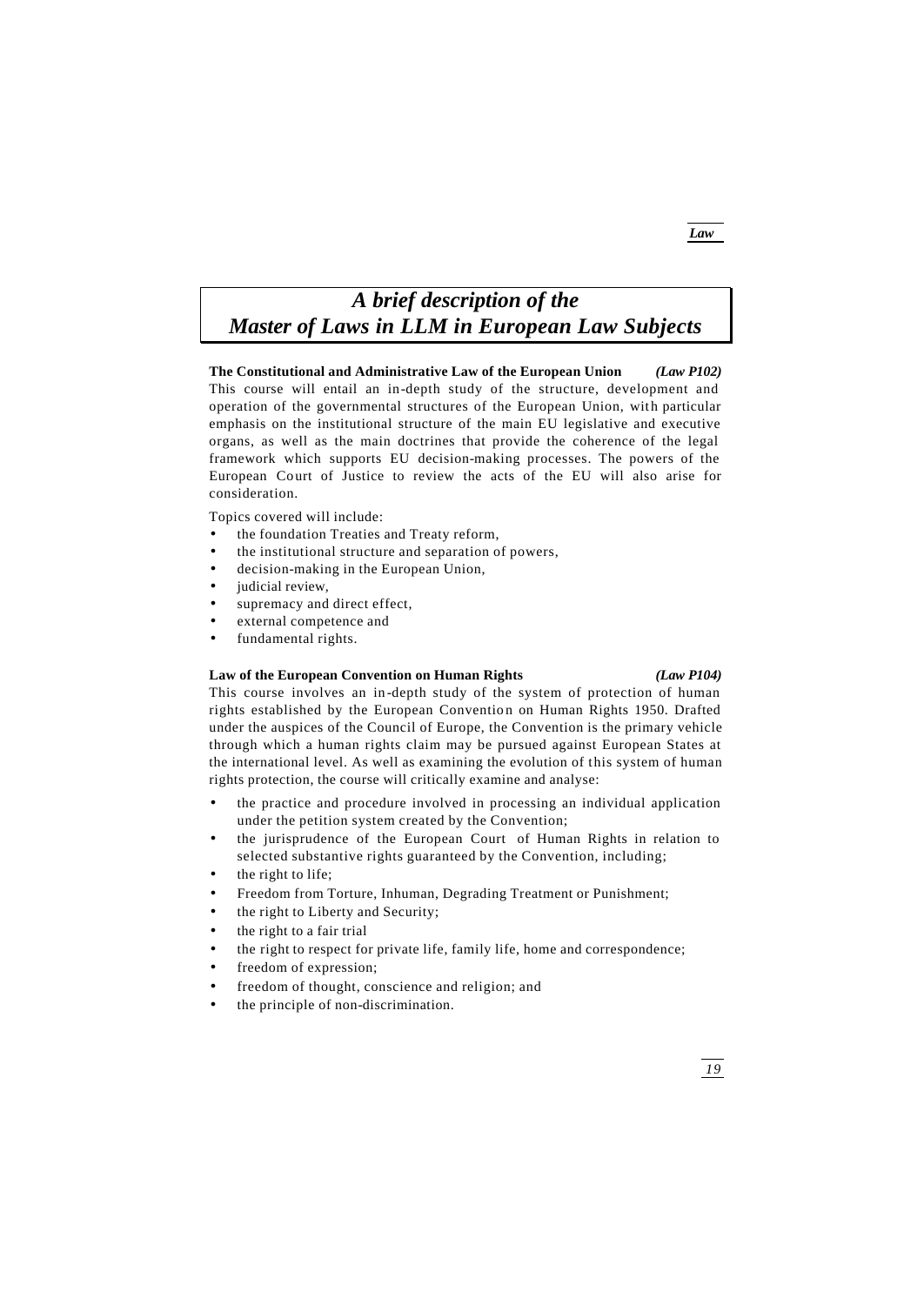# **European Intellectual Property Law** *(Law P107)*

The protection of intellectual property rights raises a multiplicity of issues in European Community law. On the one hand, the recognition and protection of such rights is an essential part of a dynamic market economy. On the other hand, such rights may represent a direct threat to the unification of the internal market. This course will examine the attempts made to reconcile these two aspects of intellectual property rights, both by the Community legislature and by the European Court of Justice.

Topics covered will include:

- the application both of the rules relating to the free movement of goods and of competition rules to intellectual property rights such as copyright, patents, trade marks and industrial design rights,
- the extensive secondary legislation in this field,
- relations between the Community and third countries

The course will be of particular use to those wishing to work in a commercial environment. However any student seeking to understand how Community law works in practice and, in particular, how tensions between Community and national law are reconciled will find it relevant.

# **European Community Competition Law** *(Law P103)*

This course examines the development of European Union Competition law and policy. Case-law as well as relevant legislative provisions will be examined in detail, as well as the regulatory reforms that have been adopted in recent years.

Topics covered will include:

- an introduction to economics with a particular focus on market definition,
- cartel operations,
- oligopolistic interdependence,
- trade and professional associations,
- monopoly and abusive dominance, dominance in after markets and collective dominance,
- refusals to deal and tying arrangements,
- predatory pricing and price discrimination,
- vertical restraints including; exclusive territories, exclusive purchasing requirements, selective distribution agreements and franchising.

# **Private International Law** *(Law P006)*

The primary focus of the course will be comparative international commercial litigation with particular emphasis on jurisdiction of courts and enforceme nt of civil judgments in Europe. Emphasis will also be placed on a choice of law issues in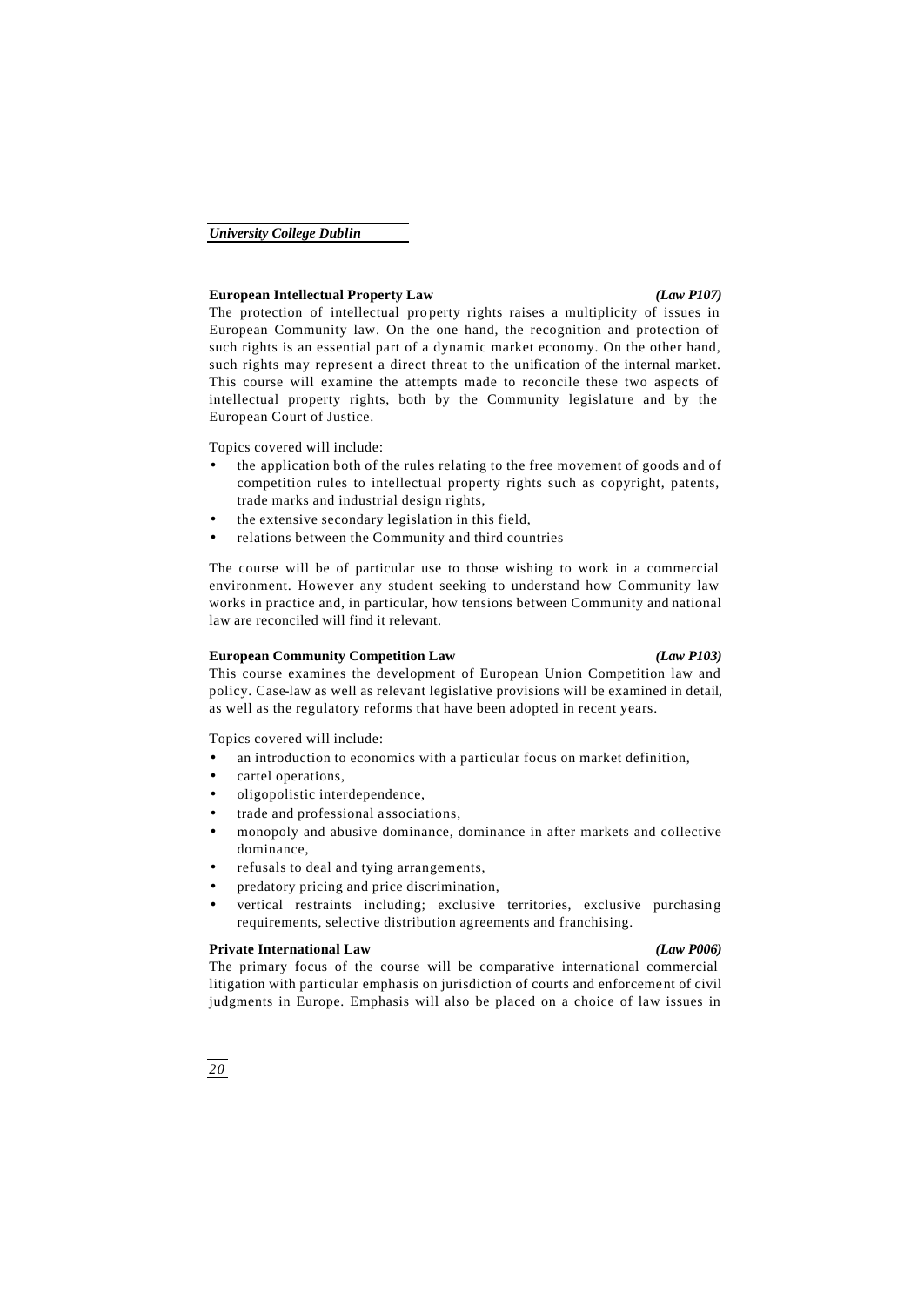*Law*

international contract planning, international tort litigation and restitutionary claims in private international law.

Topics covered include:

- jurisdiction in claims in personam in non-Convention cases,
- staying actions focusing in particular on forum non conveniens and anti-suit injunctions,
- multi-jurisdictional issues under the Brussels Regulation (2000) and Lugano Convention (1988), including general, special and exclusive jurisdiction, jurisdiction in insurance contracts, jurisdiction in consumer and internet transactions, jurisdiction agreements, *lis alibi pendens* and provisional measures,
- enforcement of civil judgments from non-convention states,
- enforcement of judgments under the Brussels Regulation and Lugano Convention,
- international contracts determining governing law, mandatory rules, formal material validity, scope of the applicable law, public policy and consumer and employment contracts, and
- international tort litigation focusing on the determination of the applicable law, public policy and specific issues relating to product liability, environmental torts and defamation.

**Half Subjects**

# **Environmental Law** *(Law P009)*

This course will include an examination of the historical development of environmental law and its origins, both at European level and domestically.

Analysis will involve:

- discussion of the five European environmental action programmes and their impact on environmental law in Ireland
- consideration of the policies that underpin environmental law and their origins
- analysis of a number of these policies and their application in practice domestically, in the European Union as a whole and world -wide, and
- examination of the laws applicable to the environmental media of water and air and those applying to the disposal and management of waste.

A detailed scrutiny is made of all relevant statutory provisions and any case-law applicable thereto. An investigation will also be made of issues such as sustainable development and proper environmental management principles. The role of the Irish Environmental Protection Agency, as established by the Environmental Protection Agency Act, 1990, and its effect on environmental policy and law, will also be considered.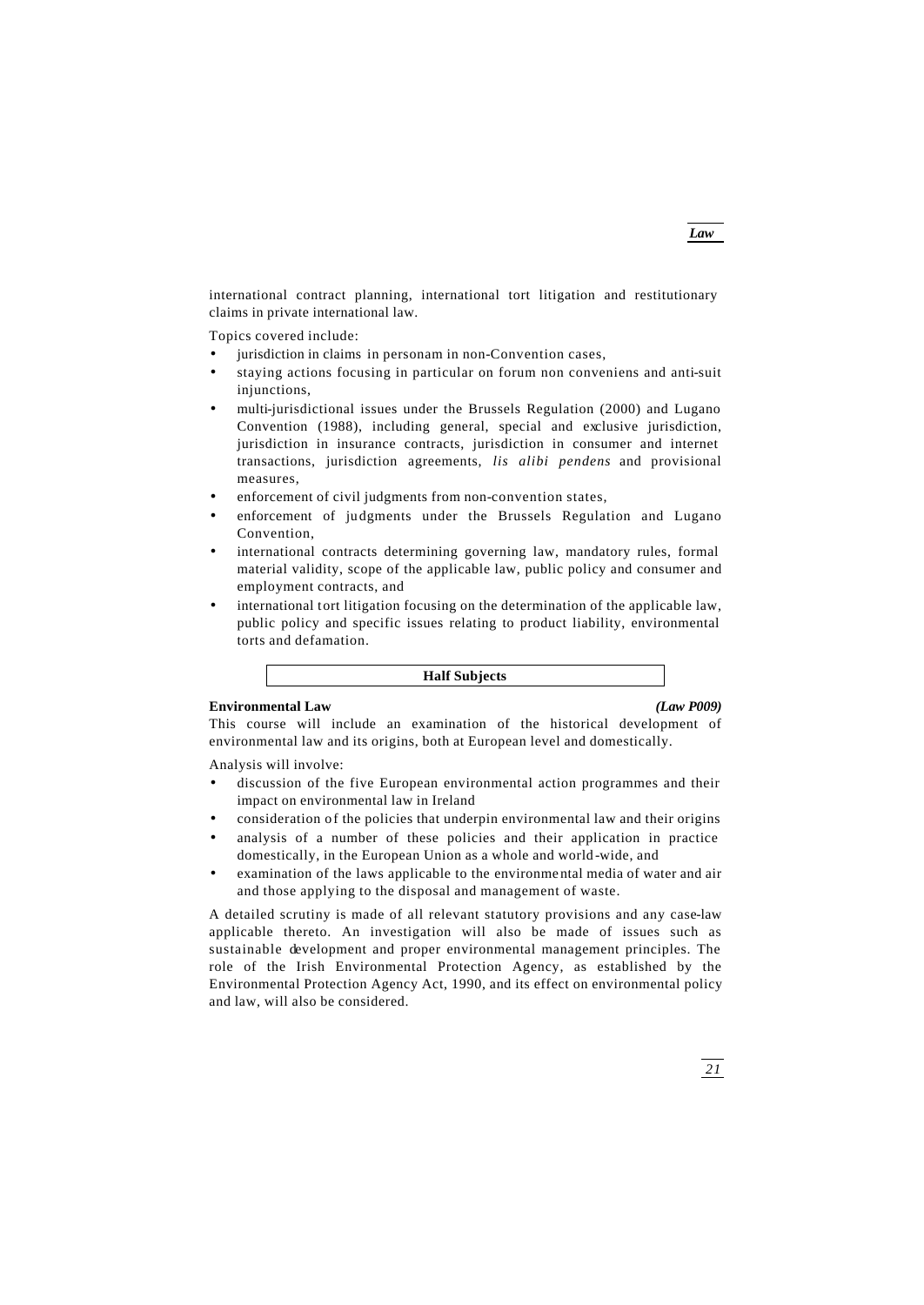# **European Criminal Justice** *(Law P017)*

This course will explore the ways in which the European Union response to the problem of transborder crime has been fashioned from the raw materials of international criminal law and subsequently developed within the framework provided by the Union Treaties. Topics covered will be drawn from the following list: the internationalisation of crime; international criminal law; European criminal law; Title VI of the Maastricht Treaty; the Amsterdam and Nice Treaties; the institutional framework of co-operation; forms of co-operation; police cooperation; judicial co-operation; transfer arrangements; extradition; efficient prosecution.

# **European Community Merger Control Law** *(Law P013)*

This course will examine the developing area of EU Merger Control Law and will involve intense study of various provisions of the EC Merger Regulation 4064/89 (as amended).

Topics examined will include:

- the relationship, interaction and division of jurisdiction between EU and National Merger Control Law (in particular Irish merger control),
- general principles as expressed in European Court of Justice judgments and European Commission Decisions,
- the history of EU Merger Control Law and Policy and perceived jurisprudential difficulties in the Treaty of Rome,
- the significance of the disapplication of Article 81 EC Treaty by the Merger Regulation,
- the legal and economic criteria to be satisfied in order for the Merger Task Force to establish jurisdiction (thereby removing mergers from the ambit of national merger control authorities),
- an examination of cases where a "Community Dimension" was found to exist,
- how the 1997 revision of the Merger Regulation allowed "full function" joint ventures to be regulated under the Regulation's regime,
- Merger Task Force procedures, and how the Merger Regulation extends to control of oligopolies,
- the mechanisms whereby the Commission will clear mergers providing the parties make structural changes to the merger, and how parties commitments as to their future behaviour may be policed,
- the extensive powers given to the Commission to prohibit mergers (in the context of which several controversial decisions of the Merger Task Force will be looked at) and
- the provisions of the EC Merger Control Regulation, as well as the relevant implementing regulations, and also the various EC Commission Notices, which assist in the interpretation of the EC Merger Regulation.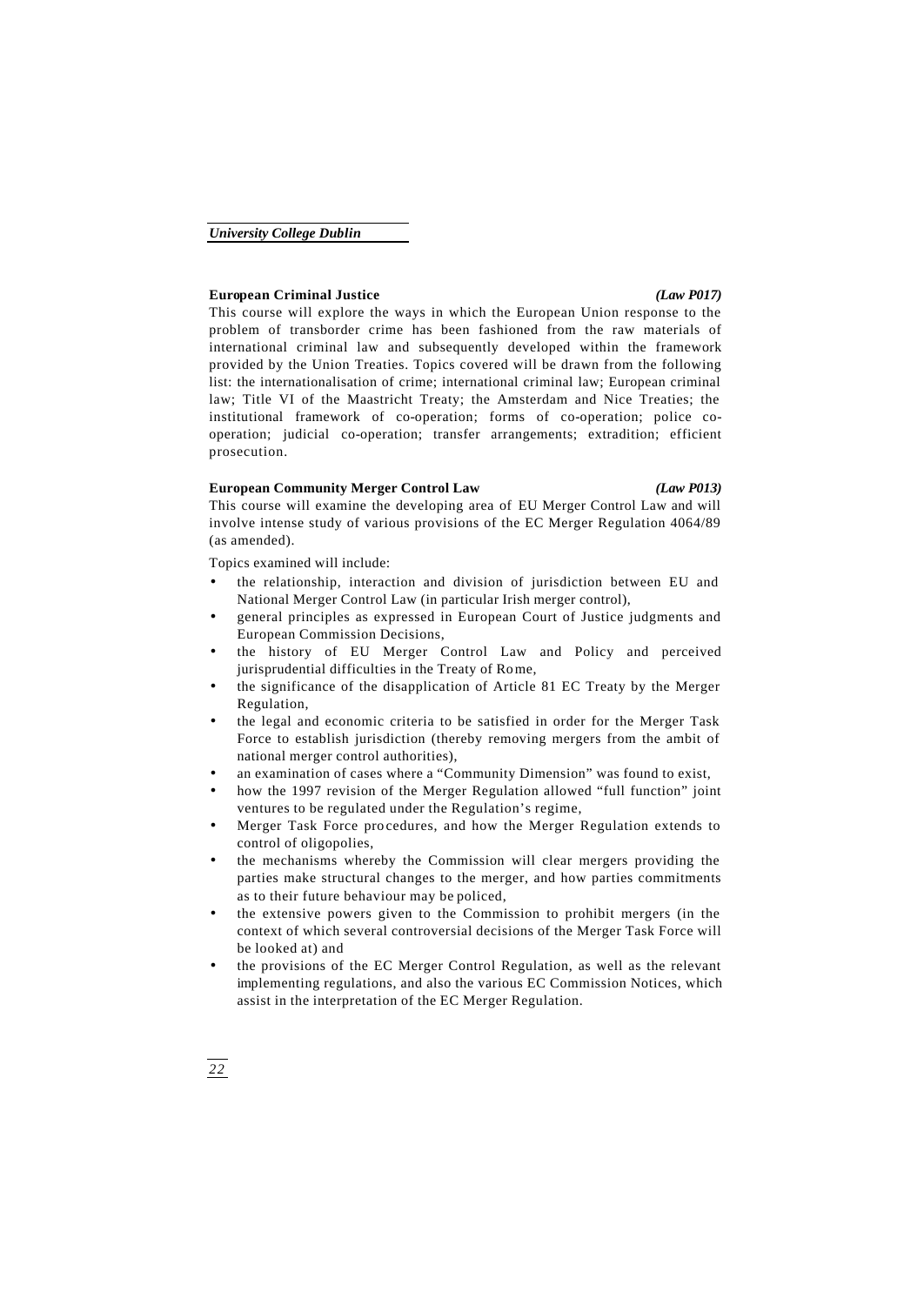*Law*

## **Fundamental Rights in the European Union** *(Law P302)*

This half option is devoted to an examination of the protection of fundamental rights within the European Union. Although the original three European Community Treaties made no provision for human rights, in the 1950s the Court of Justice declared that the general principles of EC law include protection for those rights which are part of the common constitutional traditions of the member states and the international human rights treaties on which the member states have collaborated. The course opens with a discussion of the Court's vibrant jurisprudence in this field and the Imits which it places on the action of the Community and the member states. With the conclusion of the Treaties of Maastricht and Amsterdam, fundamental rights have assumed a more central role in the policy and activities in the Union. Students will examine the extensions of Community competence occasioned by these Treaties, particularly in the field of anti-discrimination. The remainder of the course will explore various themes in the current, lively debate on the significance and scope of EU fundamental rights policy: the contribution of the EU Charter of Fundamental Rights and the possibility of upgrading its legal status at the next intergovernmental conference; the continuing debate over Community accession to the ECHR; and the growing importance of citizenship as a distinct source of rights within the Union.

# **Topics**

- The origins and development of fundamental rights
- Fundamental rights as general principles of EC law
- The limits of Community and member state action
- The contribution of the political institutions
- The interaction of national law, EC law and the ECHR
- Community accession to the ECHR Opinion 2/94
- Treaty amendment: fundamental rights post-Amsterdam
- Anti-discrimination: a case study
- The Charter of Fundamental Rights
- IGC 2004: the legal status of the Charter
- Citizenship of the Union: Part two of the EC Treaty
- Citizenship of the Union: the case law of the Court of Justice

## **Internal Market Law of the European Union** *(Law P019)*

It is clear that the goal of the European Communities has never been confined to one of a purely commercial or economic nature. Nonetheless, the reality of the integration process has been that from the beginning, integration efforts have concentrated on the attainment of a single European market, first in the coal and steel sector, and then more generally. Even today, with the role of the European Union spreading out into diverse areas, the undeniable fact is that commercial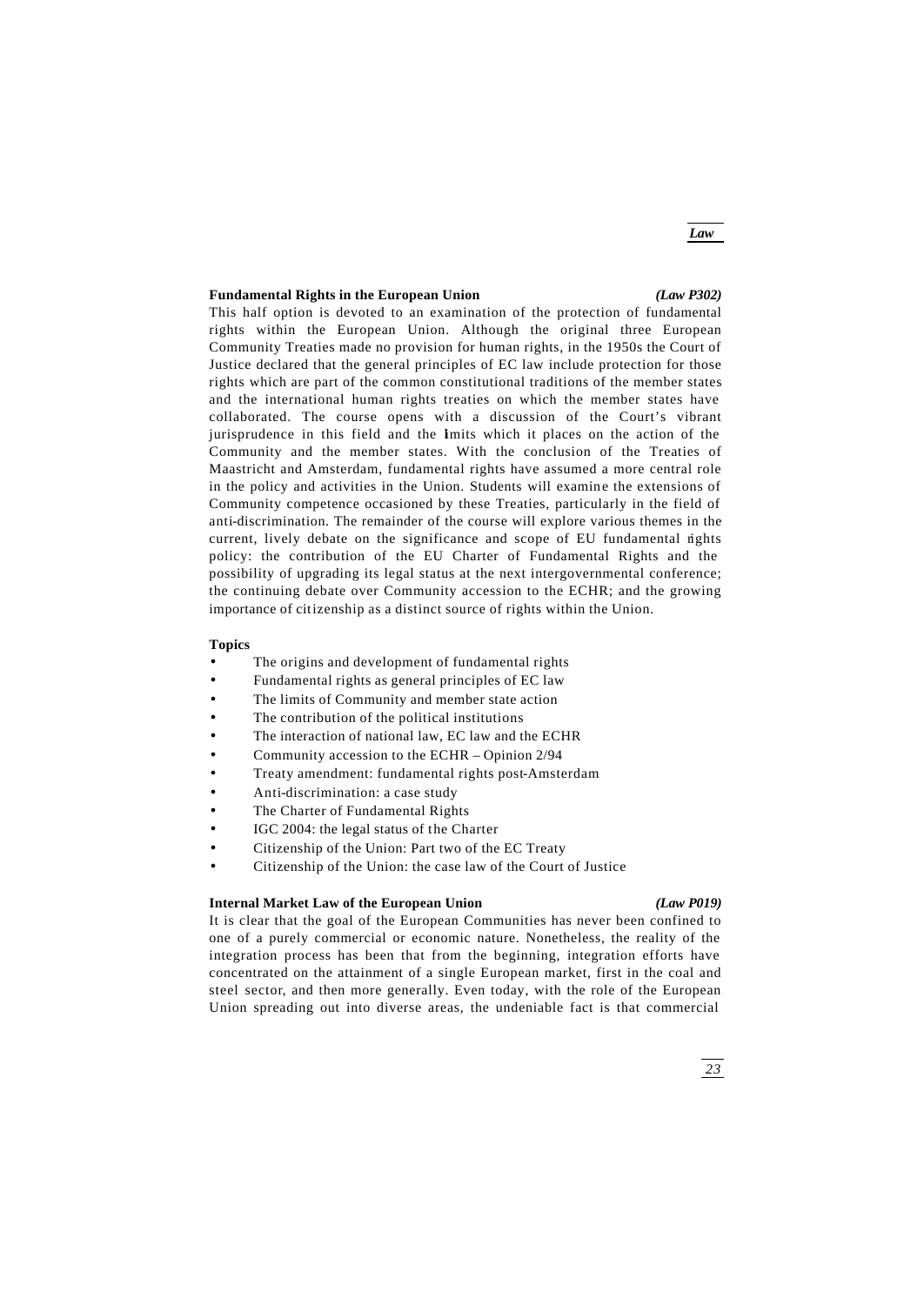policy remains a field of unique core significance in the European integration process.

The objective of this course is to concentrate on some of the policies which form the focus of European Community commercial policy:

- free movement of goods an area of law which is crucially important to the construction of the common market, and covering taxation-related and nontaxation-related Treaty provisions, as interpreted in the case law of the European Court of Justice,
- free movement of services a topic of increasing importance given the increasing dominance of the service-based economy,
- the right of establishment of persons and of companies seeking to establish themselves or open branches in other Member states,
- free movement of workers, and
- free movement of capital, a subject on which renewed attention has focused with the onset of the final phase of EMU.

### **International Business Law** *(Law P011)*

The course offers an analysis of the legal framework of international business transactions. The course focuses on the law applicable to international business transactions as well as the international dispute resolution processes available to parties involved in international contracts such as international mediation and arbitration. The following topics will be covered in the course:

- The law governing international commercial contracts
- Legal aspects of doing business in a global economy: Negotiating transnational commercial contracts; overview of the legal systems of the world
- The proper law of international contracts: the principle of party autonomy; Lex mercatoria and the UNIDROIT principles; international commercial transactions in cyberspace; breach, adaptation and remedies in International commercial contracts; hardship and force majeure clauses.
- Main Conventions relating to international contracts: Rome Convention 1980, Vienna Convention on the International Sales of Goods, Mexico City Convention 1994.
- International Alternative Dispute Resolution
- Presentation of ADR: What is ADR?, ADR versus litigation, Study of the most commonly used international ADR techniques and Rules of International Institutions.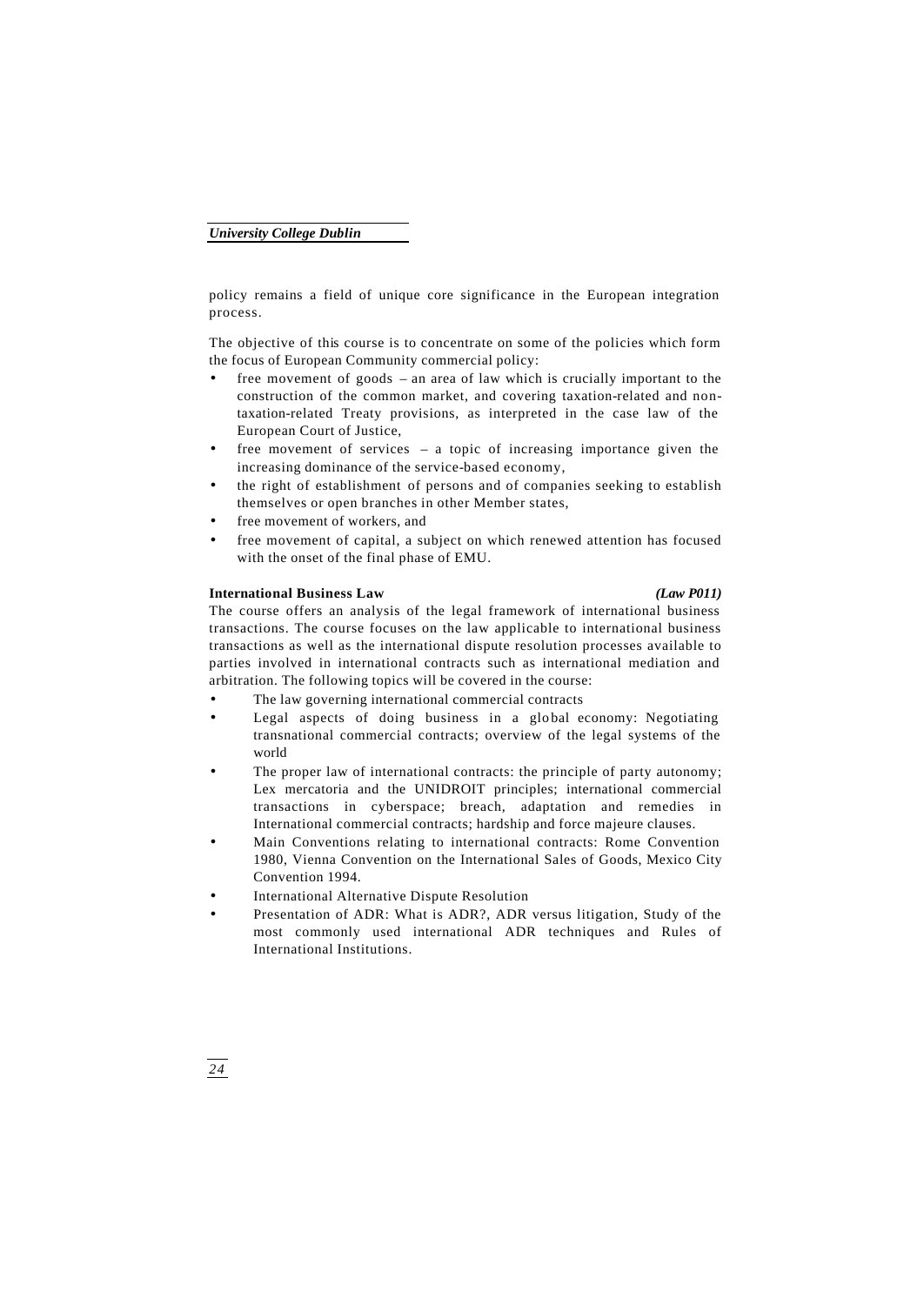- International mediation: The concept of Mediation, application to international commercial contracts disputes
- International arbitration: Presentation of the main international arbitration rules, institutions and conventions, the arbitration agreement, the laws governing international arbitration, the enforcement of international awards, arbitration and state contracts.

# **International Trade Law** *(Law P012)*

The International Trade Law course will look firstly at the emergence from the General Agreement on Tariffs and Trade (GATT) of the new World Trade Organisation (WTO). Students will cover the enormous implications of the change in the legal order for international trade and will study in considerable detail the dispute settlement body rules and look at the overall structure of the WTO. The students will be exposed to trying to understand the conflicts that have arisen surrounding globalisation and trade liberalisation and the role that the WTO should have, or could play in resolving these serious conflicts.

Topics covered will include:

- the rights under the WTO which are examined through a number of cases in which the interpretation of the dispute settlement rules has been developed,
- the students will then be brought through a number of the underlying WTO agreements including the general agreement on trade and tariffs,
- the General Agreement on Trade in Services, TRIPS (i.e., the trade-related aspects of intellectual property rights) and the agreement on agriculture,
- the agreement on technical barriers to trade,
- the basic telecommunications agreement,
- the government procurement agreement,
- the agreement on subsidies and countervailing measures.

During the course, students are requested to present arguments in a number of moot court scenarios to ensure they fully understood the substantive law and the procedural requirements of the WTO.

### **Litigation in the European Union** *(Law P020)*

This is a course designed to give students a knowledge and understanding of how questions of European Union Law are litigated. As such this course should be of indispensable value to students who are considering a career which may involve litigation before the court of Justice and/or litigation in Member State Courts of questions of European Union law.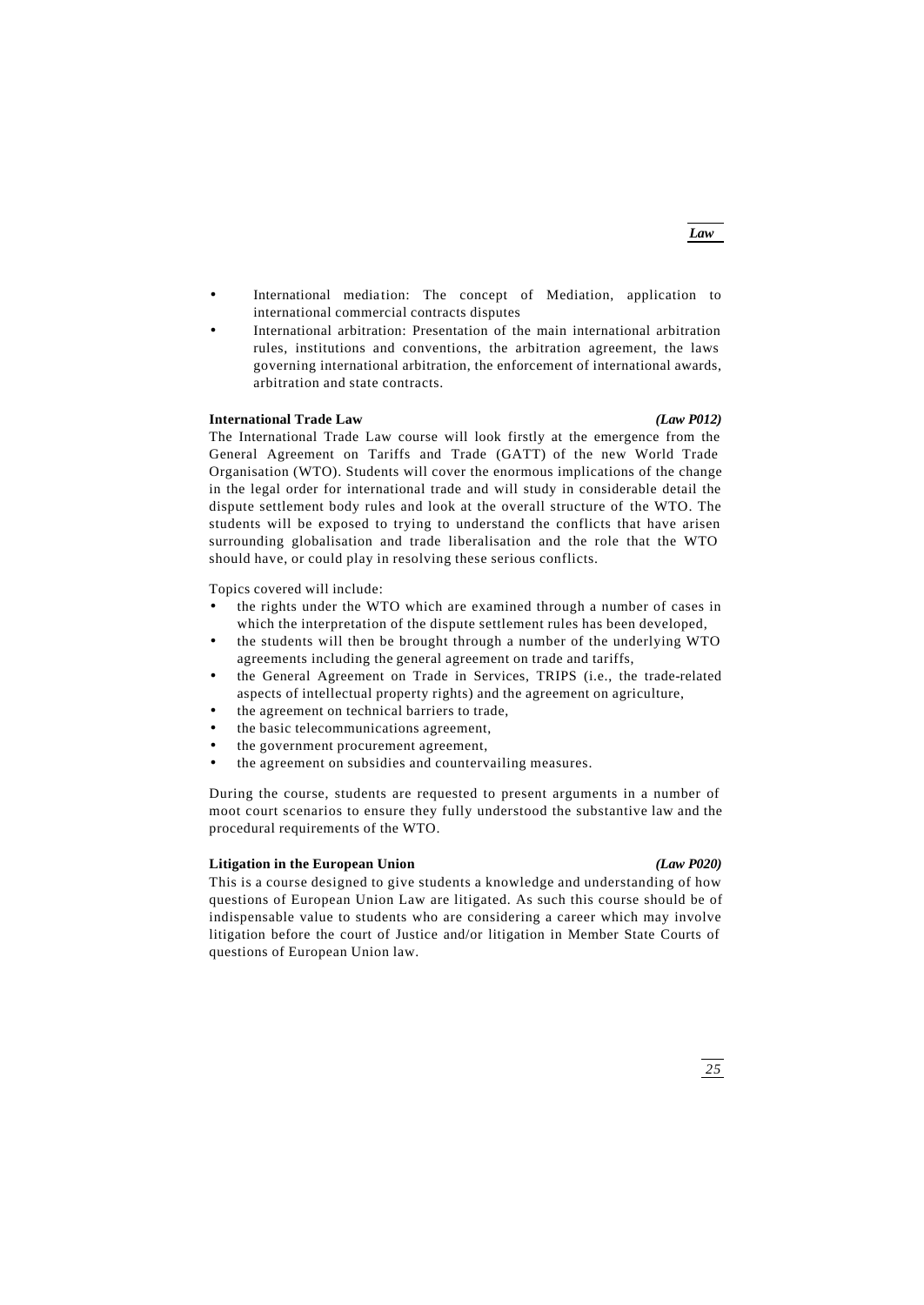Topics examined include:

- the structure and functioning of the European Court of Justice
- the various forms of action before the court of Justice, including:
	- − the actions for infringement of Community law by a Member State under Articles 226 and 227 of the EC Treaty;
	- − the Article 234 preliminary reference procedure;
	- − the Article 230 action for annulment and the Article 232 action for failure to act;
	- − the action for damages under Articles 235 and 288;
	- − the Article 300 procedure for obtaining the opinion of the court on the compatibility of an international agreement with the EC Treaty. − the Article 241 objection of illegality;
- the growing court of Justice jurisprudence on Member State remedies and procedural rules.

More specialised aspects of the law governing litigation in the European Union are also examined, such as proceedings for interim measures before the Court of Justice, the jurisdiction of the Court with regard to police and judicial cooperation in criminal matters and the jurisdiction of the Court of Justice under Conventions concluded by the Member States.

### **Social and Employment law of the European Union** *(Law P021)*

In recent years, and in particular as the focus of the European Community has expanded rapidly beyond the single -minded pursuit of the creation of the common market, the social and employment law of the European Union has taken on an increasingly important role. This course focuses on the activities of the Community in this policy area.

Various areas of social policy are examined in some detail. These include:

- the evolution of EC social policy since the coming into force of the original three Treaties,
- the principle of equality, which has come to play a central role in European social policy, in addition to the key area of gender equality and the recent Racial Equality and Framework Equality Directives, which broaden Community action in the equality arena into new fields,
- employment rights on the restructuring of enterprises, the core of which are employee rights in situations such as the transfer of undertakings, collective redundancies and insolvency situations.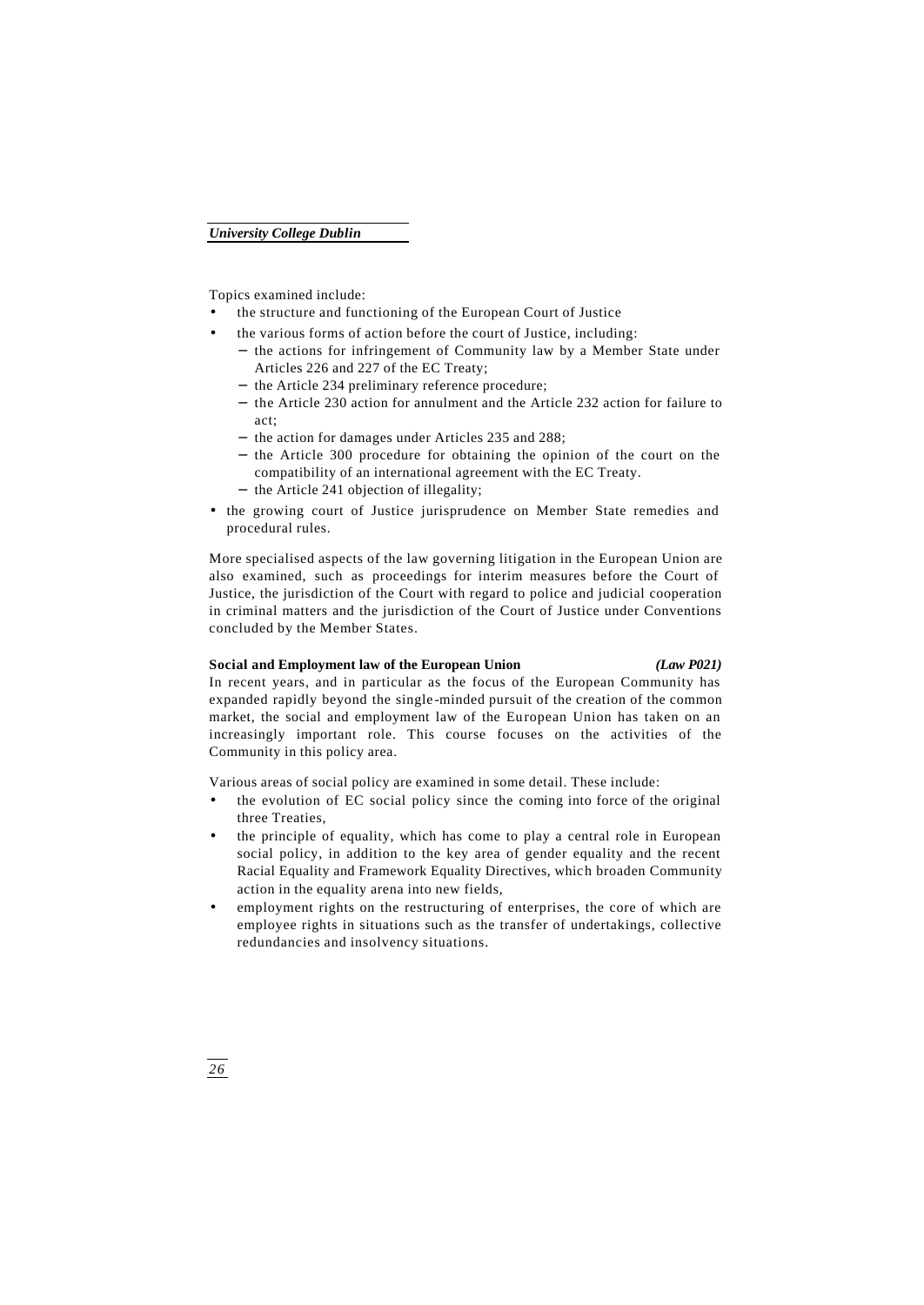- initiatives at European level to provide for collective labour law rights, including
	- (a) the right to information, consultation and bargaining (which involves examining topics such as the *Societas Europea*, the draft Fifth Company Directive, European Works Councils and the proposed General framework for Informing and Consulting employees in the EC)

and

- (b) the right to freedom of association, the right to bargain collectively and the right to resort to collective action.
- certain aspects of the free movement of persons (insofar as time allows).

Aspects of Community social law other than employment rights may also be covered. Nor is the course confined to developments which take place within the context of the European Union. Hence, for example, the significance of the Council of Europe's Social Charter is also examined.

*Law*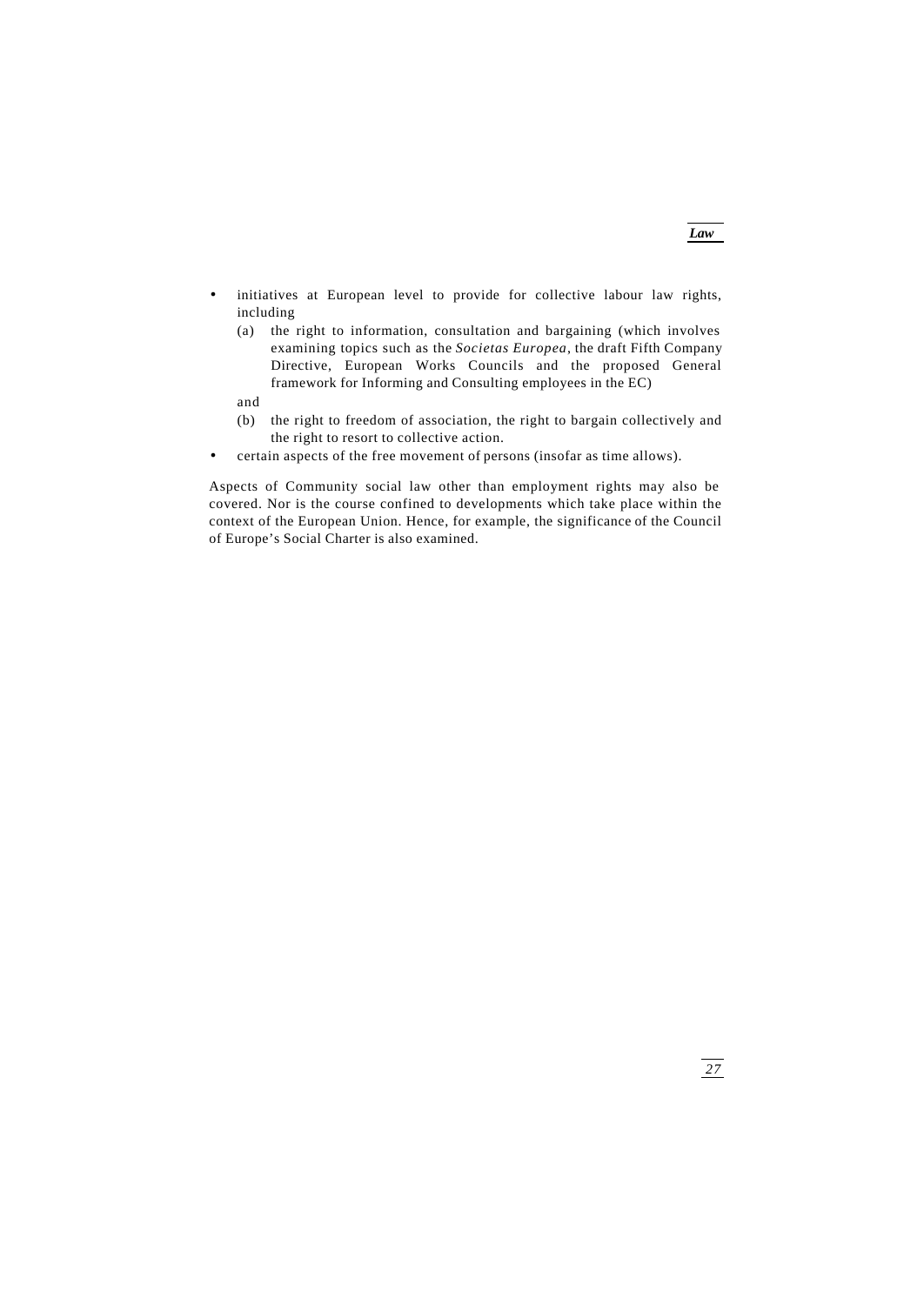# *Degree of Master of Laws (LLM) by Research*

# **(LWMRF0001)**

The Faculty welcomes applications from qualified students interested in reading for the research degree of LLM. The Faculty represents a broad range of academic interests and expertise, and is especially interested in promoting research in the areas of commercial law, company law, comparative law, constitutional law, criminal law and criminology, the legal protection of cultural heritage, environmental law, equity, European Union law, evidence, family law, human rights, information technology law, intellectual property law, international trade law, international commercial transactions, jurisprudence, labour law, land law, legal anthropology, legal history, planning law, public and private international law, social welfare law and taxation and insolvency.

The LLM by research may be presented no less than three terms after entry into the course of research. Most students, however, require up to six terms to complete all degree requirements. Candidates will be allowed three years from the date of registration in which to complete their degree. If they have not done so within that period, they must apply to the Faculty for an extension. At the end of the course, the candidates submit a thesis, comprising either a record of original investigation or an ordered and critical exposition of existing knowledge.

No formal programme of study is prescribed by the Faculty for the LLM by research other than the Research Methods Seminar. Each student is assigned a supervisor to oversee the research. While no formal programme of study is prescribed, research may be supplemented by the submission of short papers and attendance at recommended lectures or seminars.

It is emphasised that reading for the LLM by research is an onerous commitment which is normally regarded as incompatible with outside employment, participation in full-time courses or professional legal education. In this regard, prospective applicants should consult the Faculty before submitting a formal application.

# **Research Seminar**

The Faculty's Research Seminar is designed to foster the creation of a graduate research community; to introduce graduate research methods and improve writing skills; and to provide a forum for the presentation of research and discussion of common interests by postgraduates, staff and visiting speakers.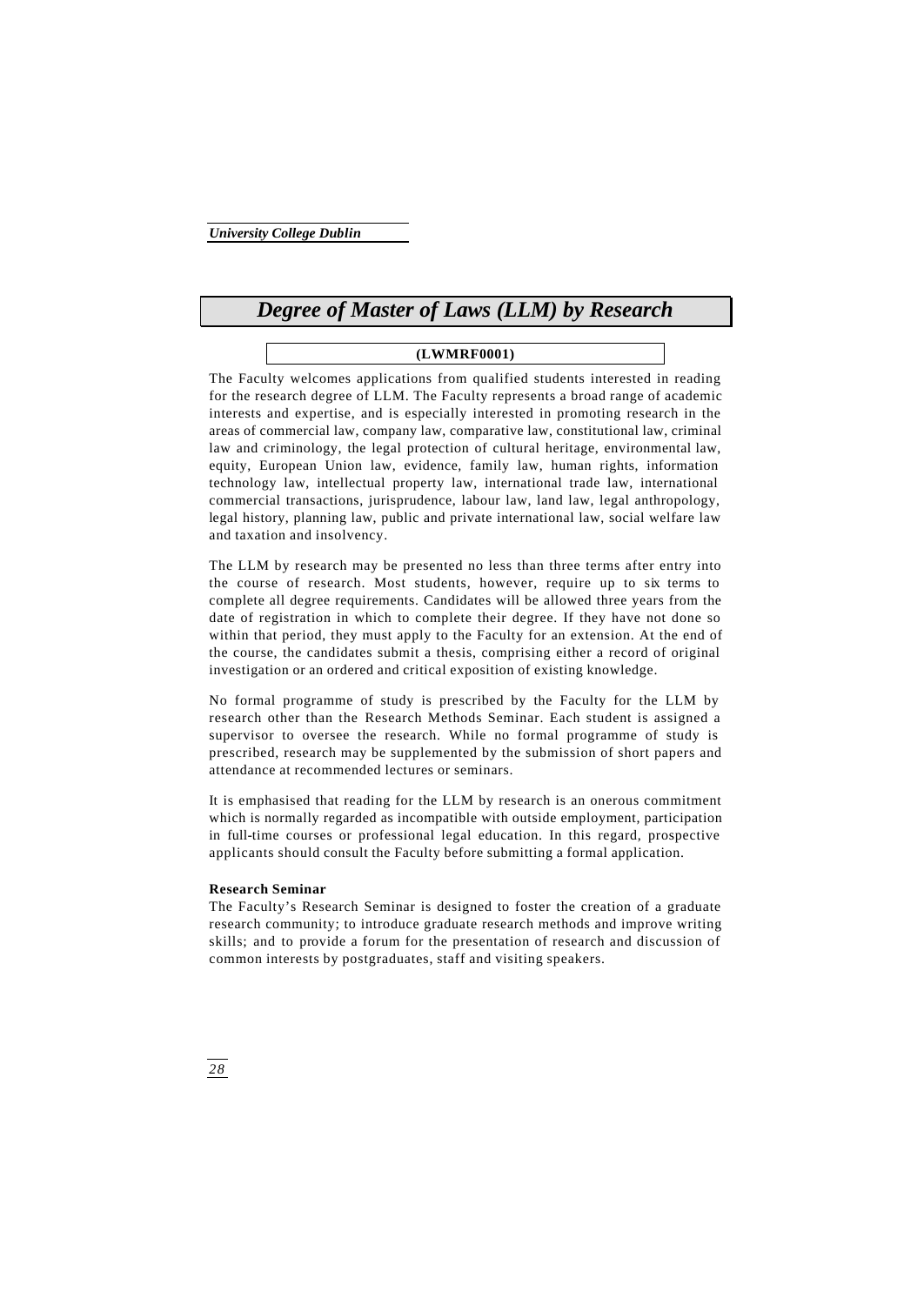# *Degree of Doctor of Philosophy (PhD)*

# **(LWDRF0001)**

The Faculty welcomes applications from qualified students interested in reading for the research degree of PhD. The doctorate is to be taken not less than six terms after registration. Candidates for the degree will be allowed six years from the date of registration in which to complete their degree. If they have not done so within that period, they must re -apply for registration.

The thesis must normally be prepared under the supervision of the relevant Professor but the Faculty may, on the recommendation of the Professor, assign another member of the staff to supervise the candidate's research, under the Professor's general direction. The thesis must be prepared in the University unless permission is given to the candidate to work elsewhere under the Professor's general direction. Such permission will normally be granted only after a significant period of PhD research at the University.

Candidates may enter for examination in January of the year in which their work is to be examined; the time of examination to be arranged as may be convenient to the candidate and the examiners. If the thesis is not presented before the 1st February following, the candidate must re -enter.

Candidates may be required to take an oral examination on the subject matter of their thesis. The degree will not be awarded unless the examiners report that the thesis is worthy of publication, as a whole or in part, as forming a distinct contribution to the knowledge of the subject and affording evidence of originality.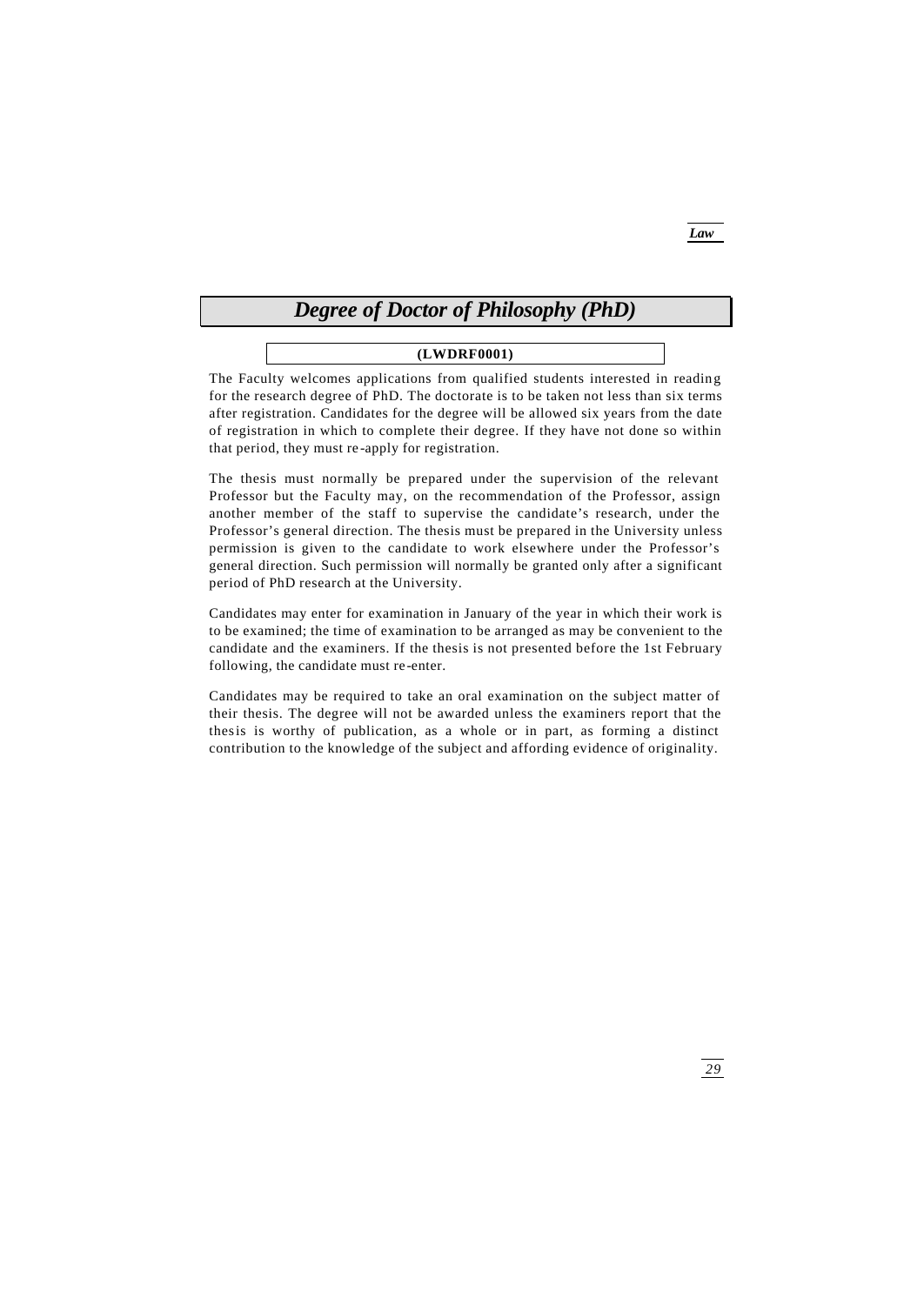# *Degree of Doctor of Laws (LLD)*

Under the provisions of the university statutes, a candidate shall be eligible to obtain the Degree of Doctor of Laws fifteen terms after obtaining the Degree of Bachelor of Civil Law. He/she shall not be eligible to obtain the Degree of Doctor of Laws unless he/she shall present an original work by himself/herself and in addition, pass such examination as may satisfy the General Board of Studies that he/she is worthy to have the degree conferred on him/her;

Provided that the General Board of Studies and the Senate acting upon the advice of examiners appointed by the Senate on the recommendation of the General Board of Studies, who may or may not be members of the Faculty in the subjects of which the Degree of Doctor is sought, may, in view of the excellence of the original work presented by the candidate, dispense, wholly or in part, with any such further examination.

The work to be presented by a candidate for the Degree of Doctor of Laws must be a contribution to the advancement of the study of Law or of the science of Law which, in the judgement of the examiners, is worthy of recognition of such degree. No candidate is eligible for this degree under the above provisions unless he/she has obtained his/her primary degree in the university, after pursuing an approved course of study and passing the examinations prescribed for such primary degree.

Enquiries: lawpostgraduate@ucd.ie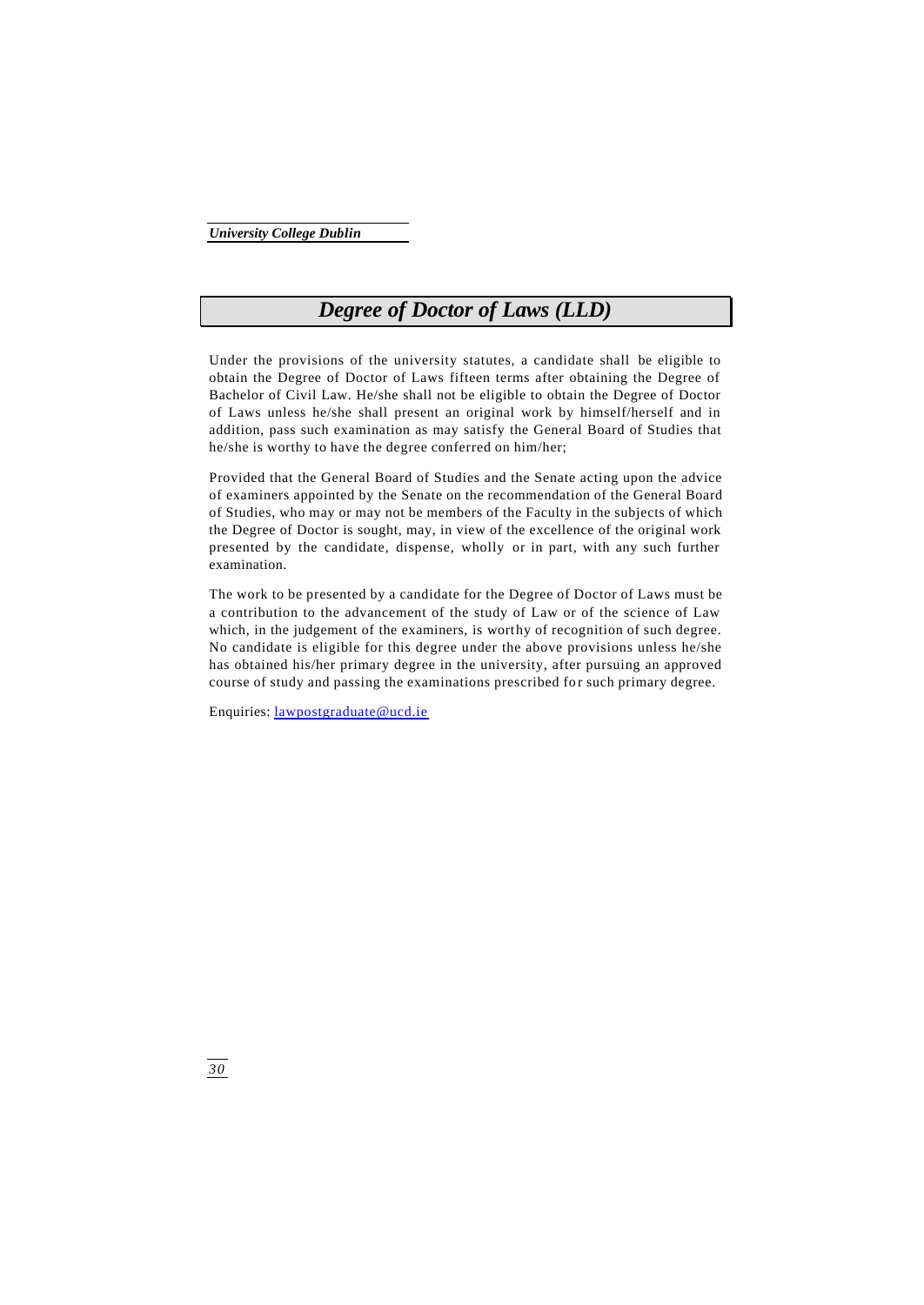# *Law*

# **Diplomas**

# *Diploma in Arbitration (DipArb)*

**(LWDPP0002)**

## **Course Description**

The Faculty offers a one semester (12 weeks) course of studies leading to the award of a Diploma in Arbitration. The topics covered will be of particular interest to all professionals coming into contact with arbitration.

### **Course Structure, commencement and duration**

The Diploma in Arbitration is taught by means of lectures and seminars over the course of twelve weeks. Lectures are held once a week on Thursday evenings and are supplemented by six weekend seminars and workshops involving practising arbitrators and arbitration experts. Lectures in the *Irish Law and Legal Procedure* component for non-lawyers are held on one additional evening per week, i.e. Wednesday evenings, over the duration of the course.

# **Admission Requirements**

Students will be expected to have either a recognised legal qualification or a qualification and/or experience in a professional practice such as accountancy, architecture, engineering, surveying, etc. where arbitration is frequently encountered.

Applications will be considered from:

- (a) Practising barristers or solicitors;
- (b) Barristers or solicitors actively engaged in legally connected employment;
- (c) Graduates holding an approved university law degree or law-based Interdisciplinary university degree;
- (d) Persons with other academic and/or professional qualifications and/or such experience as would satisfy the Faculty that they are able to participate in the course.

# **Course Syllabus**

The syllabus is designed to provide students with a detailed knowledge of Irish law and procedure relating to arbitrations. A special feature of the course is the *Award Writing* component which gives a grounding in the construction and analysis of reasoned arbitral awards.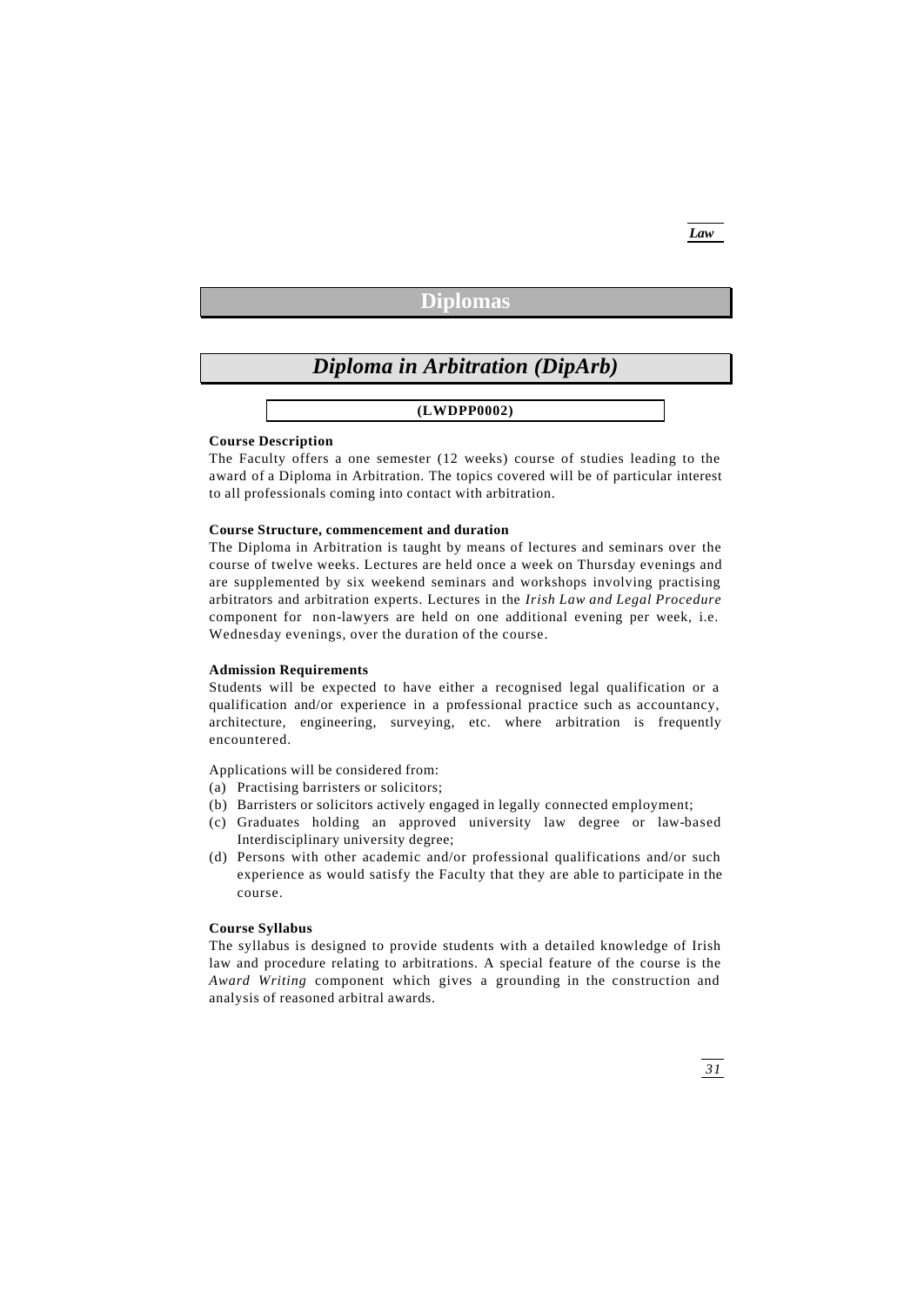The course comprises of two parts as follows: *Part A:*

*Law P201* **Arbitration Law and Procedure** The Law of Arbitration Arbitration Practice and Procedure Duties of Witnesses of Opinion (Expert Witnesses)

*Part B:*

*Law P202* **Award Writing**

Legal Analysis of Matters Leading to the Publishing of an Award Writing an Enforceable, Reasoned Award Analysis and Drafting of procedural orders and directions

*Law Component for non-lawyers:*

# *Law P203* **Irish Law and Legal Procedure**

Students who do not have a recognised Law degree or professional legal qualification will be required to take an additional component on *Irish Law and Legal Procedure* covering the necessary fundaments of Irish law and procedure including the following:

> General Concepts and Principles of Law and Procedure Law of Contract Law of Tort Law of Evidence

# **Accreditation**

The Diploma in Arbitration course is accredited by The Chartered Institute of Arbitrators. Students completing the course will be eligible to apply for Associate Membership (A.C.I.Arb.) of the Institute, and, upon passing the examinations, for Membership (M.C.I.Arb.). Graduates will further be exempted from the examination requirements for entry to fellowship (F.C.I.Arb.) of the institute and for entry to the grade of Chartered Arbitrator.

### **Application Procedure**

Completed application forms, (available from the Faculty of Law Office), including a passport size photograph, a self-addressed postcard, and evidence of competence in written and spoken English (applicants from non-English speaking countries only), should be sent to:

Postgraduate Law Office, University College Dublin, Roebuck Castle, Belfield, Dublin 4

### **by 30 July of the year of entry**.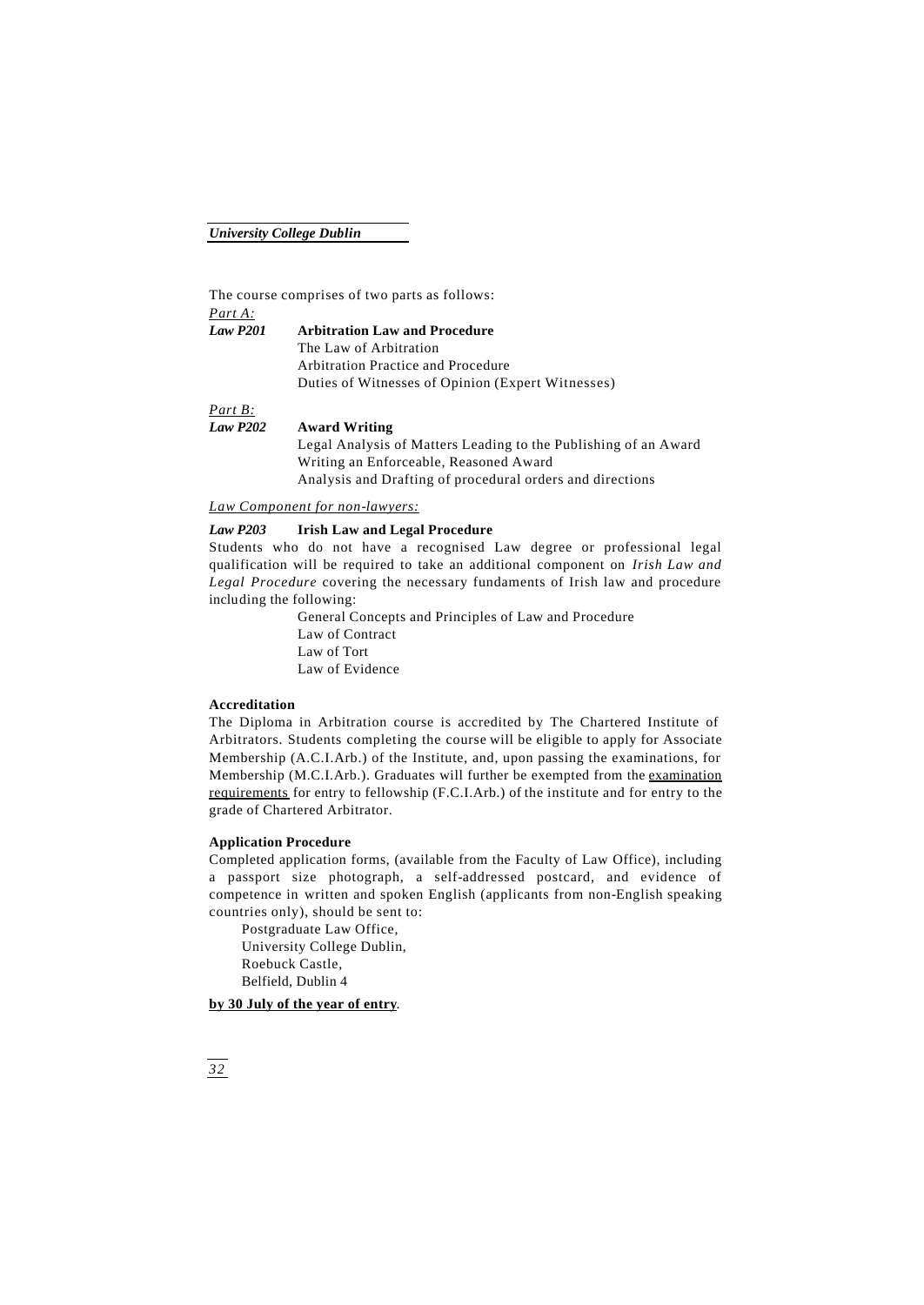# *Diploma in International Arbitration (DipIntArb)*

# **(LWDPP0003)**

# **Course Description**

The Faculty offers a one semester (12 weeks) course of studies leading to the award of a Diploma in International Arbitration. The course is designed to acquaint students with the process of international arbitration and the way in which it is regulated with a view to preparing them for participation in international arbitrations in Ireland and elsewhere.

The topics covered by the Diploma in International Arbitration will be of particular interest to barristers, solicitors and all professionals involved in international contracts and trade or in international dispute resolution.

# **Course Structure**

The Diploma in International Arbitration is taught by means of lectures and seminars over the course of twelve weeks. Lectures are held once a week on Thursday evenings and are supplemented by a number of intensive weekend seminars or workshops from practising international arbitrators and international arbitration experts.

### **Admission Requirements**

The course assumes a detailed knowledge and understanding of either law or arbitration. To that end applicants *will be expected to hold an approved university Law Degree,* or a *Diploma in Arbitration* (or equivalent qualification). This requirement may exceptionally be waived in the case of applicants who satisfy the Faculty of their knowledge and/or experience of arbitration.

The syllabus is divided into five parts as follows:

# *Law P301* **International Arbitration: Law and Procedure**

Part I: *General Features of International Arbitration*

- International Arbitration and Alternative Dispute Resolution
- Sources and Conventions of International Arbitration
- Leading International Arbitration Institutions and their Rules

# Part II: *The Arbitration Agreement*

- Validity
- Arbitrability of Disputes
- Enforcement of the Agreement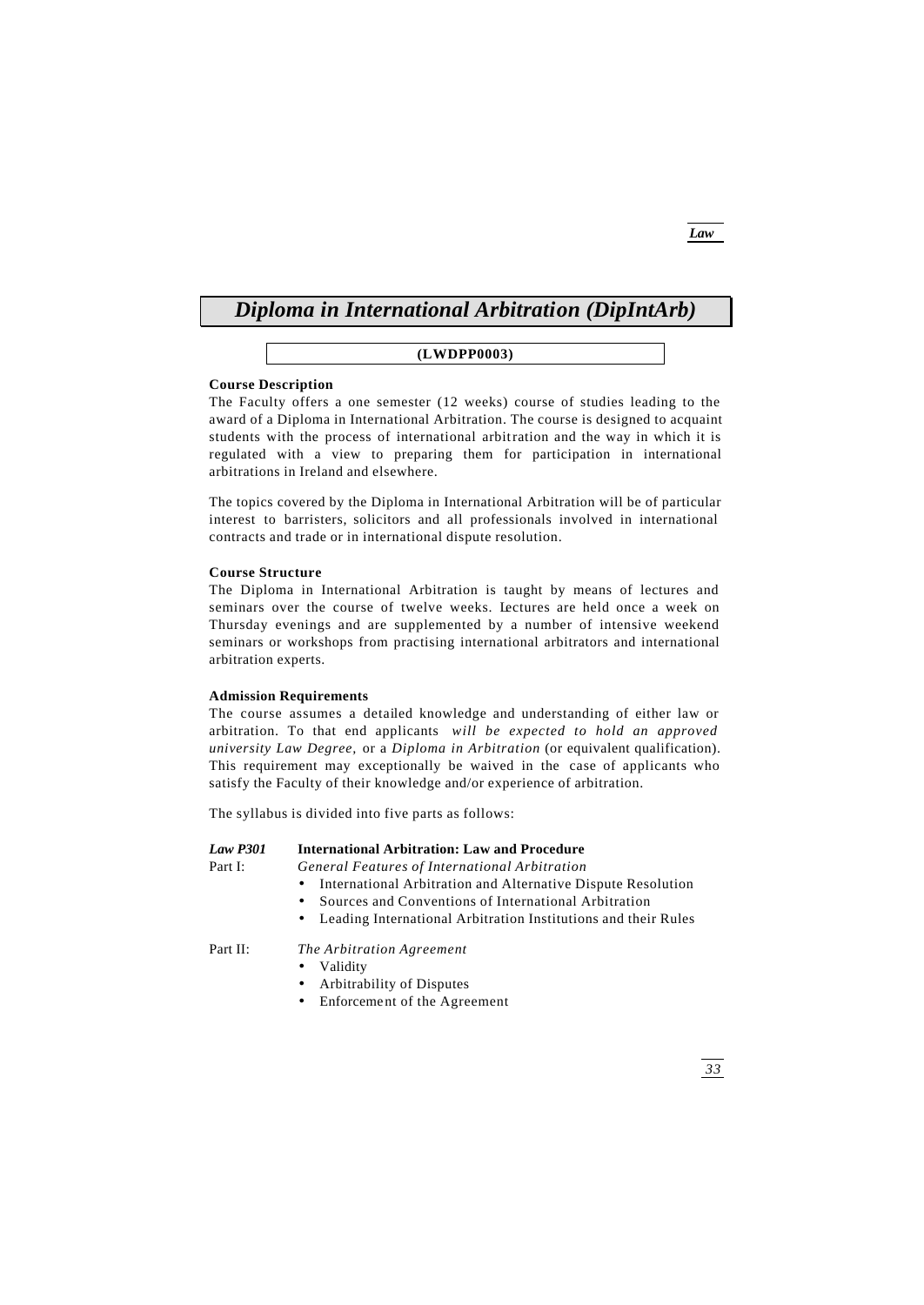# Part III: *The International Arbitral Process*

- The Arbitral Tribunal
- Initiation of the Process
- Conduct of the Process
- Part IV: *The Arbitral Award and its Enforcement*
	- The Award
	- Recognition and Enforcement

# Part V: *Arbitration between States, State Entities and State enterprises and Private Parties*

- Capacity and Consent
- Sovereign Immunities
- The *International Centre for the Settlement of Investment Disputes*
- Enforcement and Recognition

# **Application Procedure**

Completed application forms, (available from the Faculty of Law Office), including a passport size photograph, a self-addressed postcard, and evidence of competence in written and spoken English (applicants from non-English speaking countries only), should be sent to:

Postgraduate Law Office, Faculty of Law Roebuck Castle, UCD, Belfield, Dublin 4

by 15 November preceding proposed entry. The programme commences in January.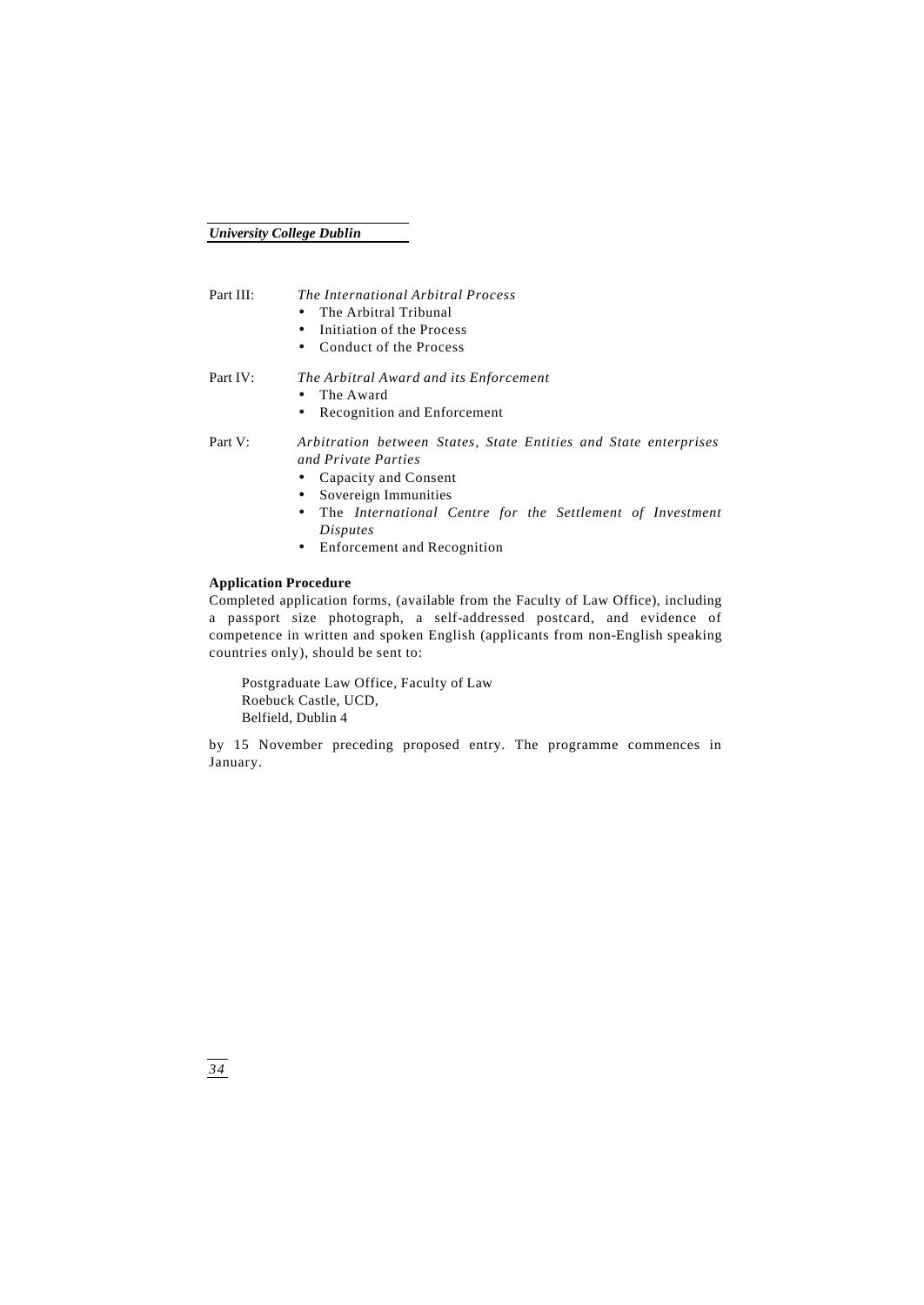# *Diploma in Employment Law (DipEmpLaw)*

# **(LWDPP0004)**

# **Employment Law**

The relationship between employer and employee has been transformed over the last thirty years. The employer's old common law right to dismiss on notice has been reversed by the Unfair Dismissal Acts 1977-1991. There has been intervention from the European Community, resulting in instruments like the Transfer of Undertakings Directive. The employer's traditional prerogatives have been further reduced by the introduction of whole new forms of regulation, such as the law of employment equality, now codified by the Employment Equality Act, 1998. Employers are looking to the law to remedy practical issues affecting the quality of life in the workplace, like oppressive treatment by co-employees, or privacy at work.

# **Diploma's Objectives**

The purpose of the Diploma is to acquaint participants with a comprehensive knowledge of the leading principles of employment law, and to develop the study of employment law in Ireland generally. The foundation of the course will be a series of 25 lectures (3 hours duration). The course of lectures will be supplemented by a programme of seminars in specialist topics, and by written assignments. The lectures and seminars will be provided both by members of the Faculty of Law at University College Dublin and by practitioners with expertise in the field of employment law.

### **Course Syllabus**

# *Law P601* **Employment Law**

# **1. The Formation of the Contract of Employment**

Identifying a contract of employment; the implication of unexpressed terms; the technical formation of a contract of employment; collective agreements.

# **2. Employment Rights and Duties**

The duties to pay wages, and the Payment of Wages Act, 1991; the duty to respect trust and confidence; the duty not to exercise contractual entitlements unreasonably; the duty to provide information; duties relating to the physical and mental health of employees, privacy at work; remedies for bullying at work.

# **3. Dismissal**

Dismissal on notice and summary dismissal at common law; remedies in the case of wrongful dismissal; the dismissal injunction; damages for wrongful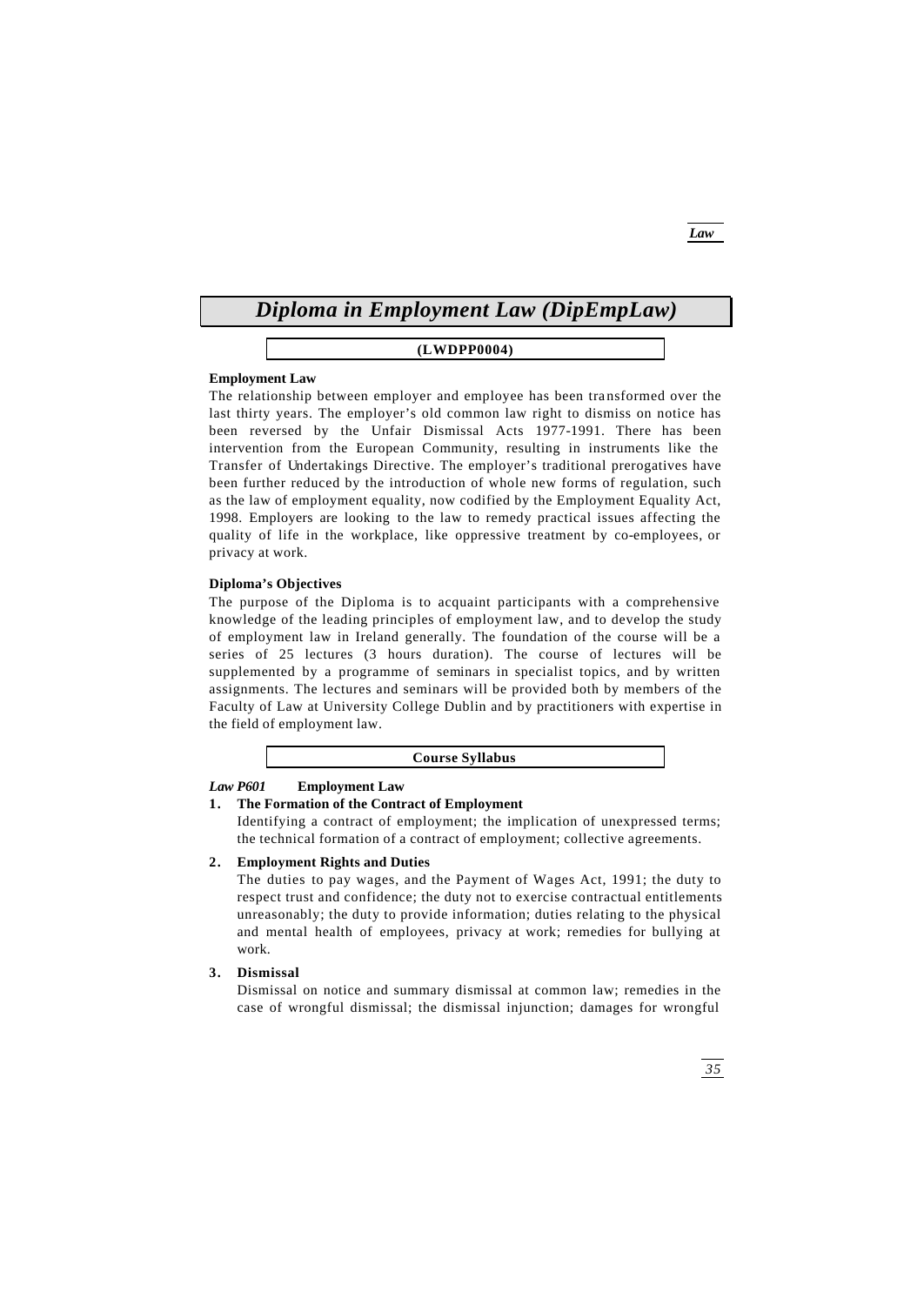dismissal; the Unfair Dismissals Acts, 1977-1993; qualifying conditions for protection under the Unfair Dismissals Acts, 1977-1993; fair and unfair grounds of dismissal; redress for unfair and wrongful dismissal.

# **4. Employment Equality**

The Equal Treatment Directive (Directive 76/204 EEC); the Employment Equality Act 1998; Council Directive 2000/78/EC; direct and indirect discrimination on grounds of sex; discrimination in relation to access to employment; discrimination on grounds of disability and discrimination on grounds of age.

# **5. Employment Rights in the case of Business Failure**

The variation of contractual terms; the Collective Redundancies Directive 75/129/EEC; Protection of Employment Act, 1977 and E.C. (Protection of Employment) Regulations, 2000; the Redundancy Payments Acts, 1967-1991; employer's insolvency.

# **6. The Acquired Rights Directive**

The principal obligations under Council Directive 77/187/EEC; the amending Directive, Council Directive 98/50/EC.

# **7. Industrial Action**

The industrial torts; the employer's remedies; the labour injunction and s.19 of the Industrial Relations Act, 1990; the law relating to picketing; the vicarious liability of a trade union for wrongs committed by strike organisers; the dismissal of strikers; wages and industrial action.

# **8. Atypical Workers**

Part-time workers; workers employed under fixed-term contracts; non-European Economic Area Workers.

# **9. Corporate Governance and Employee's Interests**

Directors' duties and employees' interests; s.52 of the Companies Act, 1990; employee share -ownership; employee and union starting participative entitlement.

# **10. Human Rights and Employment Law**

The protection of workplace privacy; the law relating to trade union recognition; Industrial Relations (Amendment) Acts, 2001.

# **11. The Protection of Employers Commercial Interests** The duties of fidelity and confidentiality; restrictive covenants.

# **Who Should Apply?**

- a) Practising solicitors or barristers
- b) Solicitors or barristers working in the fields of personnel management or employed by trade unions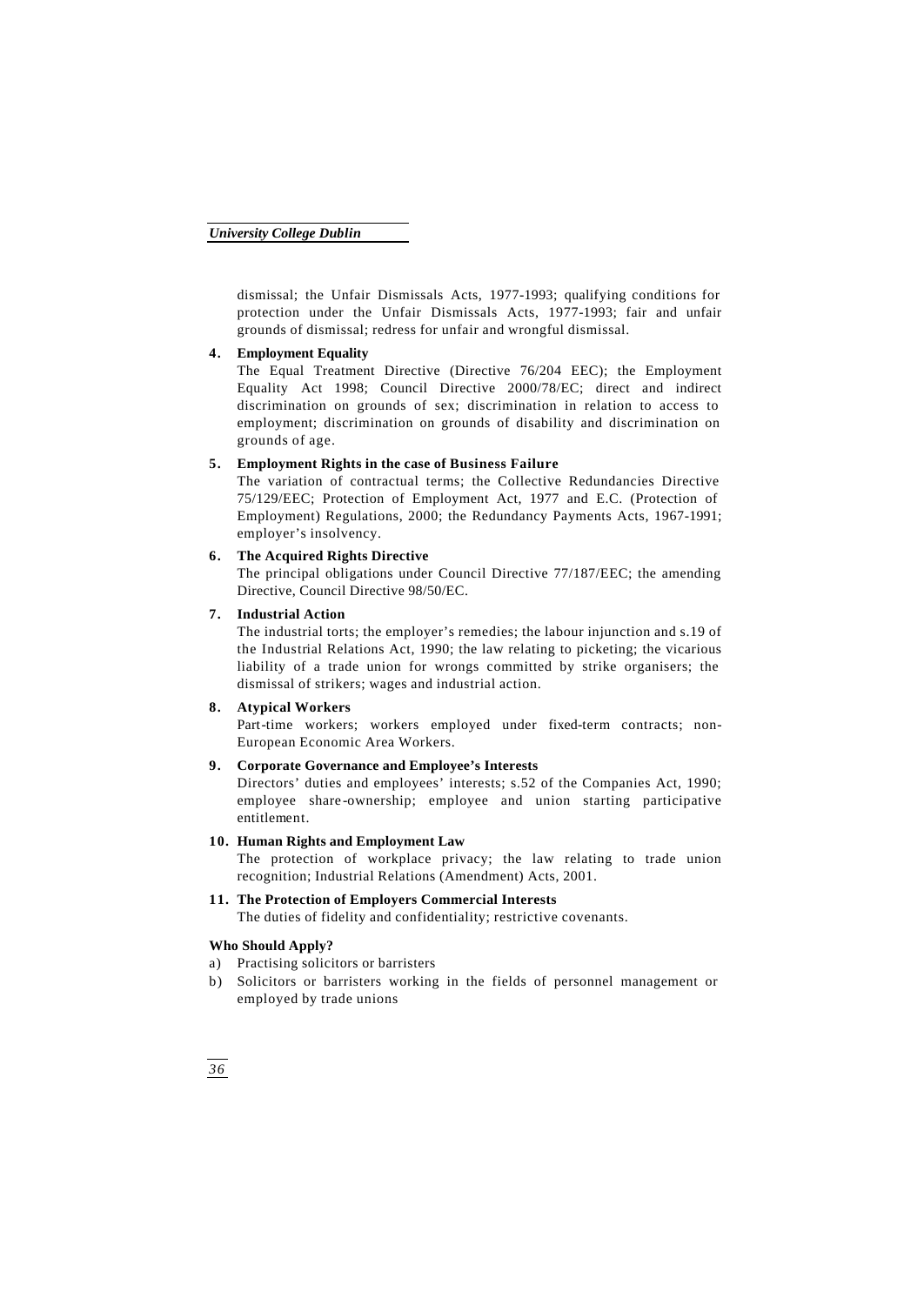- c) Graduates holding an approved university law degree or law-based interdisciplinary degree
- d) While the course is legally -orientated, applications will also be considered from those who hold an academic and/or professional qualification and/or persons of such expertise and experience as satisfy the Faculty that they are able to participate fully in the course.

### **Course Structure and Duration**

The course is taught through 25 lectures (3 hours) and runs from mid -September 2003 to March 2004. Lectures will be held on Wednesday evenings between 6.30pm and 9.30pm. These lectures will be supplemented by a series of seminars held on Saturday mornings. The course will be held in the Faculty of Law's Legal Education Centre, Roebuck Castle, Belfield.

# **Enquiries to:**

Liesanne Dean by telephone on -7168754 or email liesanne.dean@ucd.ie

# **Examinations**

One three-hour examination will be held at the end of the course. The pass mark is 50%. There are no further categories other than Pass/Fail. There will be no provision for repeat examinations.

# *Diploma in European Convention on Human Rights Law (Dip. Eur. Con. On Human Rights)*

# **The European Convention on Human Rights**

The European Convention on Human Rights is the primary vehicle through which a human rights claim may be pursued against European States at the international level. The importance of the Convention rests not only in its delineation of the rights which Contracting States are obliged to guarantee, but also in the enforcement machinery which it sets up to ensure compliance with these rights. This machinery includes a European Court of Human Rights with jurisdiction to adjudicate on complaints by individuals within the jurisdiction of the Contracting States who allege a breach of any of the Convention guarantees. Contracting States are legally obliged to implement all judgements of the Court in cases to which they are party.

Ireland is a contracting party to the Convention and as such is obliged under international law to implement the rights and obligations set out in it. Recently, the Convention has gained a hig her profile domestically with the introduction by the Government of legislative proposals aimed at incorporating the Convention into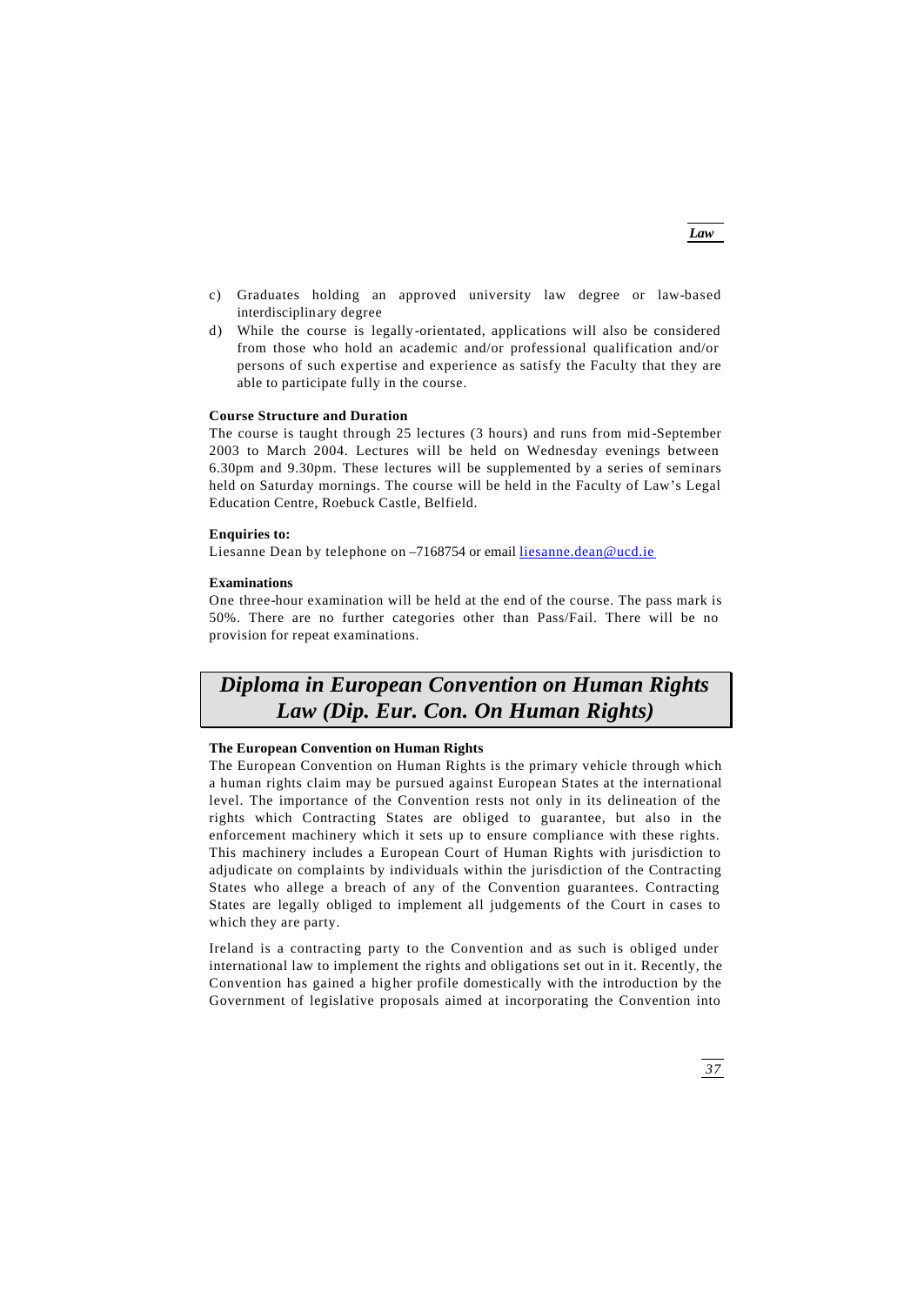the domestic legal order. Once passed into law, this legislation will require Irish courts to take account of the Convention and the decisions of the European Court of Human Rights in interpreting Irish law.

# **The Objectives of the Diploma**

The purpose of the Diploma is to provide participants with an in -depth knowledge of the main provisions of the Convention. The Diploma will be directed primarily at members of the practising legal profession (solicitors, barristers and judges) and will incorporate both a practical and analytical approach towards the interpretation of the Convention. The Diploma will address the emerging need for information and understanding of human rights when the Convention is incorporated into the domestic legal order.

# **Admission requirements**

Applications will be considered from:

- (a) Members of the judiciary, barristers, solicitors and members of the legal profession generally;
- (b) graduates holding an approved university law degree or law-based interdisciplinary degree;
- (c) In exceptional circumstances, the holders of academic and/or professional qualifications
- (d) persons of such expertise or experience as to satisfy the Faculty that they are able to participate fully in the course.

# **Course Structure and Duration**

The course is taught over 20 weeks commencing in mid -September 2003 and concluding at the end of March 2004. Lectures will be held on one afternoon per week and will take place from 2.30pm-5.30pm. A series of 4 special seminars may be held on Saturday mornings. Lectures and seminars will take place in the Faculty of Law's newly built Legal Education Centre, Roebuck Castle, Belfield.

# **Application Procedure**

Application forms are available from the Postgraduate Law Office, University College Dublin, Roebuck Castle, Belfield, Dublin 4. The closing date for submission of completed application forms is 30 July of the year of entry.

Diploma enquiries: Liesanne.Dean@ucd.ie Telephone No: (01) 716 8754.

Postgraduate Law Office, Faculty of Law, Roebuck Castle, University College Dublin, Belfield Dublin 4.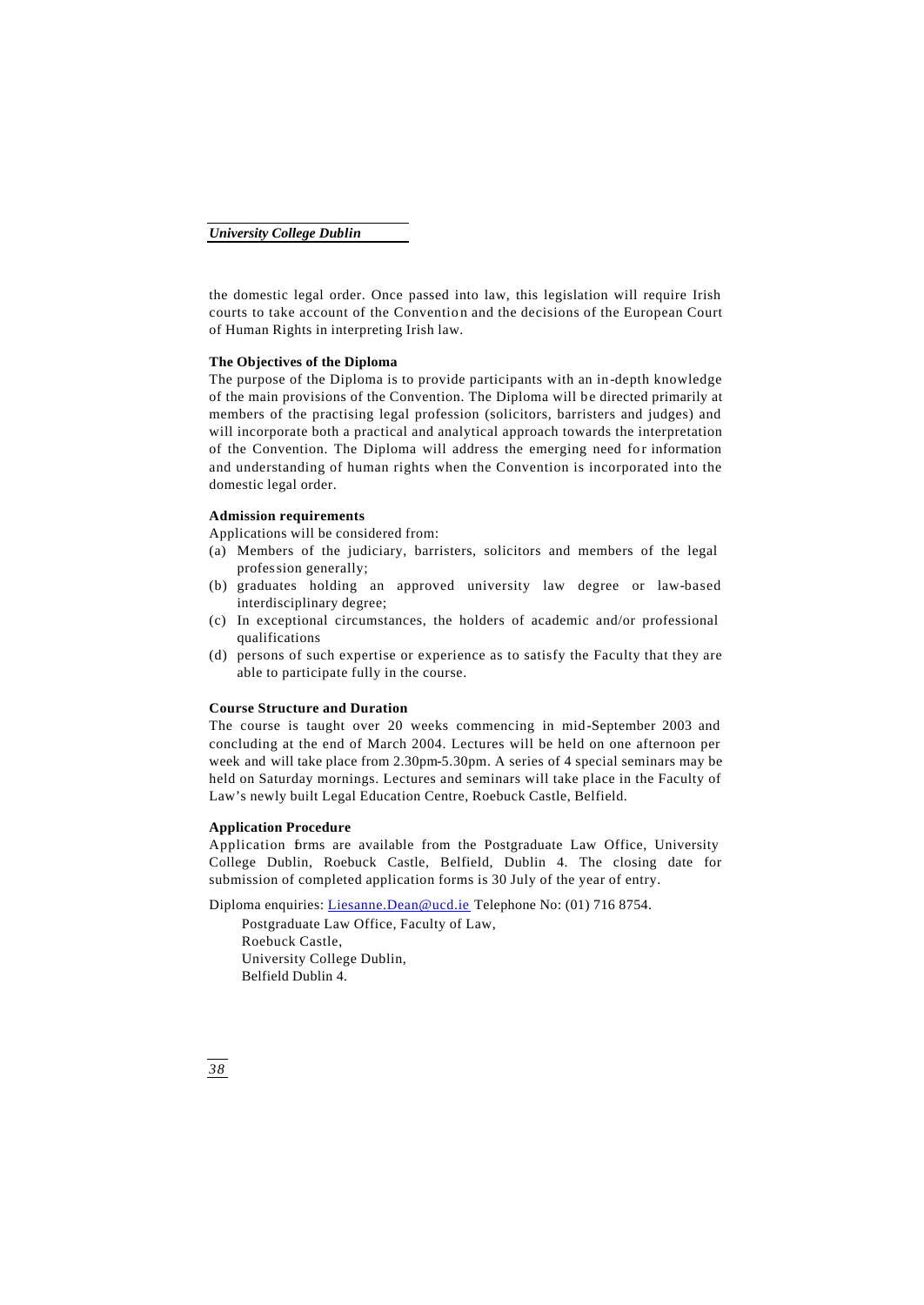# **Interdisciplinary Degrees**

The Faculty of Law contributes to the inter-faculty master's degree and higher diploma programmes of Equality Studies and to the Master of Arts/Master of Economic Science (European Economic and Public Affairs) programmes.

# *Degree of Master of Equality Studies and Higher Diploma in Equality Studies*

### **Course Description**

University College Dublin offers a Master's Degree and a Higher Diploma in Equality Studies. This is an inter-faculty programme taught by staff from the Faculties of Arts, Law and Philosophy and Sociology. It is designed to cultivate a pluridisciplinary appreciation of equality issues of both national and international significance and to explore their interrelationship. Courses commence in September of each year and may be taken on either a full-time or part-time basis.

### **Admission Requirements**

Applicants for the Master's Degree will normally be required to have a Second Class Honours degree, Grade II or equivalent. For admission to the postgraduate Diploma, applicants will normally be required to have a primary degree or equivalent. It is desirable that candidates for both the Master's Degree and Diploma should have worked or studied in the fields of equality, social justice or human rights.

# **Application Procedure**

Application forms and further information on these programmes can be obtained from:

The Equality Studies Centre, University College Dublin, Library Building, Belfield, Dublin 4.

# **Course Syllabus**

There are four main areas of study:

- 1. Development and Global North/South Inequalities
- 2. Gender Inequalities
- 3. Class Structures and Equality
- 4. Minorities and Discrimination